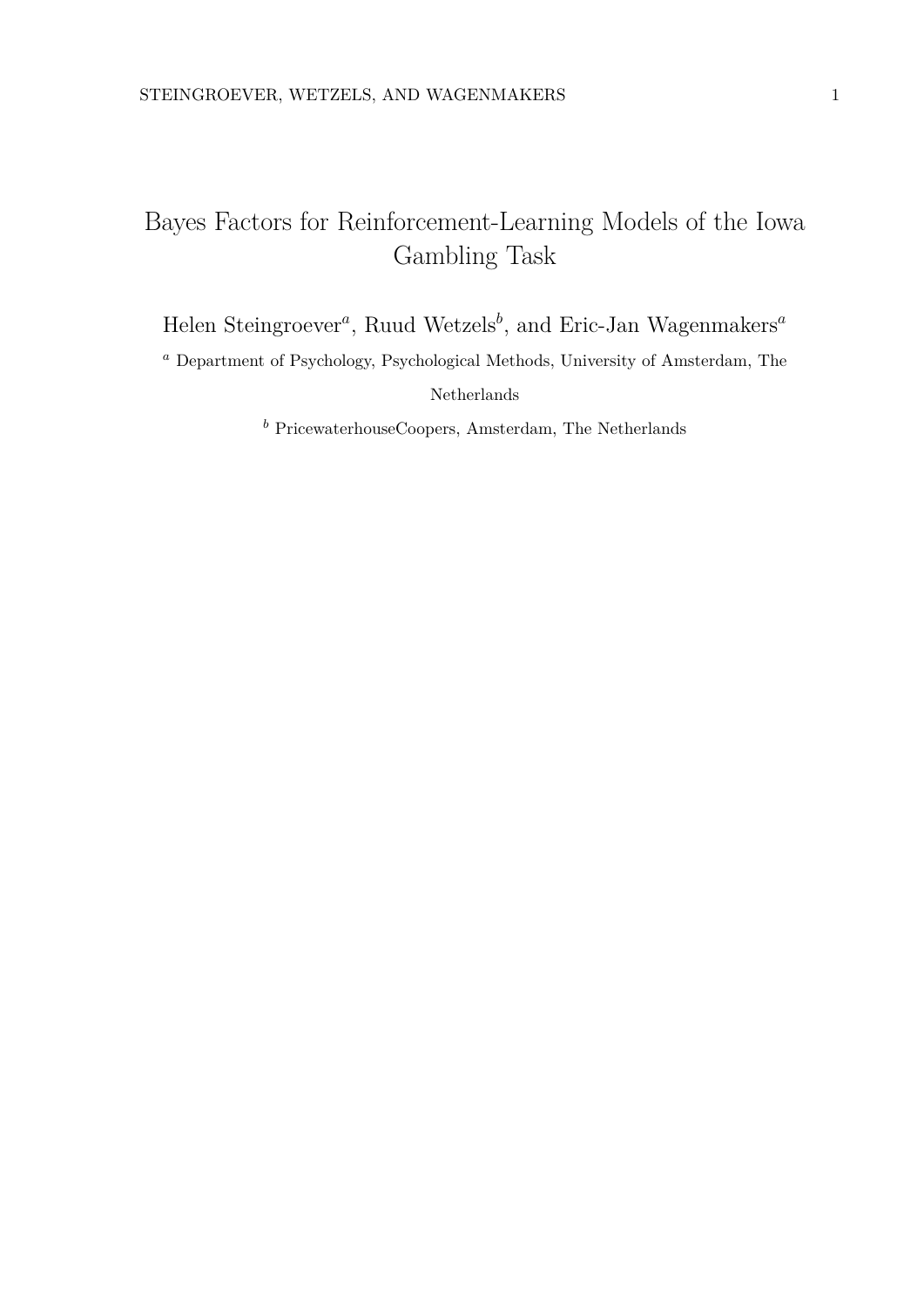## Abstract

The psychological processes that underlie performance on the Iowa gambling task (IGT) are often isolated with the help of reinforcement-learning (RL) models. The most popular method to compare RL models is the BIC post hoc fit criterion—a criterion that considers goodness-of-fit relative to model complexity. However, the current implementation of the BIC post hoc fit criterion considers only one dimension of model complexity, that is, the number of free parameters. A more sophisticated implementation of the BIC post hoc fit criterion, one that provides a coherent and complete discounting of complexity, is provided by the Bayes factor. Here we demonstrate an analysis in which Bayes factors are obtained with a Monte Carlo method, known as importance sampling, in order to compare four RL models of the IGT: the Expectancy Valence (EV), Prospect Valence Learning (PVL), PVL-Delta, and Value-Plus-Perseveration (VPP) models. We illustrate the method using a data pool of 771 participants from 11 different studies. Our results provide strong evidence for the VPP model and moderate evidence for the PVL model, but little evidence for the EV and PVL-Delta models—results that were not in line with a BIC post hoc fit analysis. We discuss how our results may be combined with results obtained from other model comparison studies in order to obtain a balanced and comprehensive assessment of model adequacy.

*Keywords:* Importance Sampling, BIC, Decision Making Under Uncertainty, Perseveration, Expectancy Valence Model, Prospect Valence Learning Model

The Iowa gambling task (IGT; Bechara, Damasio, Damasio, & Anderson, 1994) is arguably the most popular neuropsychological paradigm to assess decision-making deficits

Correspondence concerning this article should be addressed to: Helen Steingroever, Weesperplein 4, 1018 XA Amsterdam, The Netherlands, Ph: +31 20525 8869, E-mail: helen.steingroever@gmail.com.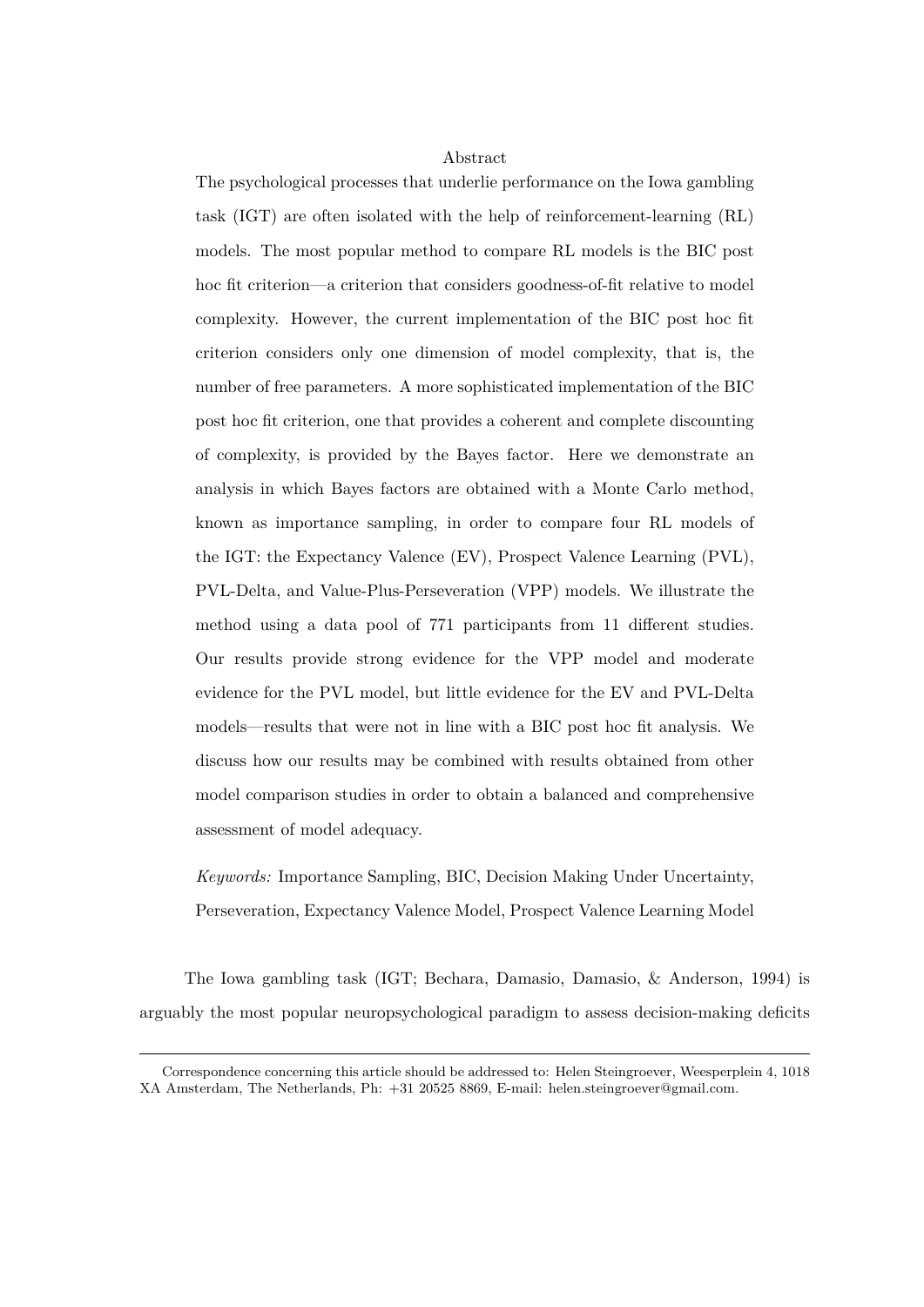in clinical populations. In order to isolate and identify the psychological processes that drive performance on the IGT, behavioral analyses of IGT data are insufficient. A promising additional analysis approach is to use reinforcement-learning (RL) models that try to disentangle the psychological processes underlying performance on the IGT. Two of the most frequently used representatives include the Expectancy Valence model (EV), and the Prospect Valence Learning model (PVL; see Steingroever, Wetzels, & Wagenmakers, 2013a, for references). The parameters of these models correspond to distinct psychological processes such as motivation, learning/memory, and response consistency (Busemeyer, Stout, & Finn, 2003). However, recent research suggests that there might be better IGT models; promising alternatives include the PVL-Delta model which is a hybrid version of the EV and PVL models (Ahn, Busemeyer, Wagenmakers, & Stout, 2008; Fridberg et al., 2010; Steingroever, Wetzels, & Wagenmakers, 2014, 2013b), and the Value-Plus-Perseveration (VPP) model which includes an additional perseveration process (Worthy, Pang, & Byrne, 2013).

RL models for the IGT have been tested and compared using a wide variety of methods that focus on different aspects of the models. These methods include, for instance: the post hoc fit criterion (i.e., Ahn et al., 2008; Busemeyer & Stout, 2002; Fridberg et al., 2010; Worthy, Hawthorne, & Otto, 2013; Yechiam & Busemeyer, 2005; Yechiam & Ert, 2007; Yechiam & Busemeyer,  $2008$ ;<sup>1</sup> the simulation method (i.e., Ahn et al., 2008; Fridberg et al., 2010; Steingroever et al., 2014; Worthy, Hawthorne, & Otto, 2013; Worthy, Pang, & Byrne, 2013); tests of generalizability (i.e., Ahn et al., 2008; Yechiam & Busemeyer, 2005; Yechiam & Ert, 2007; Yechiam & Busemeyer, 2008); tests of parameter consistency (i.e., Yechiam & Busemeyer, 2008); parameter space partitioning (i.e., Steingroever, Wetzels, & Wagenmakers, 2013a, 2013b); and tests of specific influence (i.e., Steingroever, Wetzels, & Wagenmakers, 2013b; Wetzels, Vandekerckhove, Tuerlinckx, & Wagenmakers, 2010). In addition, several studies have carefully investigated the ability of the EV, PVL, PVL-Delta, and VPP models to recover the data-generating parameters (Ahn, Krawitz, Kim,

<sup>&</sup>lt;sup>1</sup>In the context of RL models for the IGT, the post hoc fit criterion is also known as the one-step-ahead prediction method.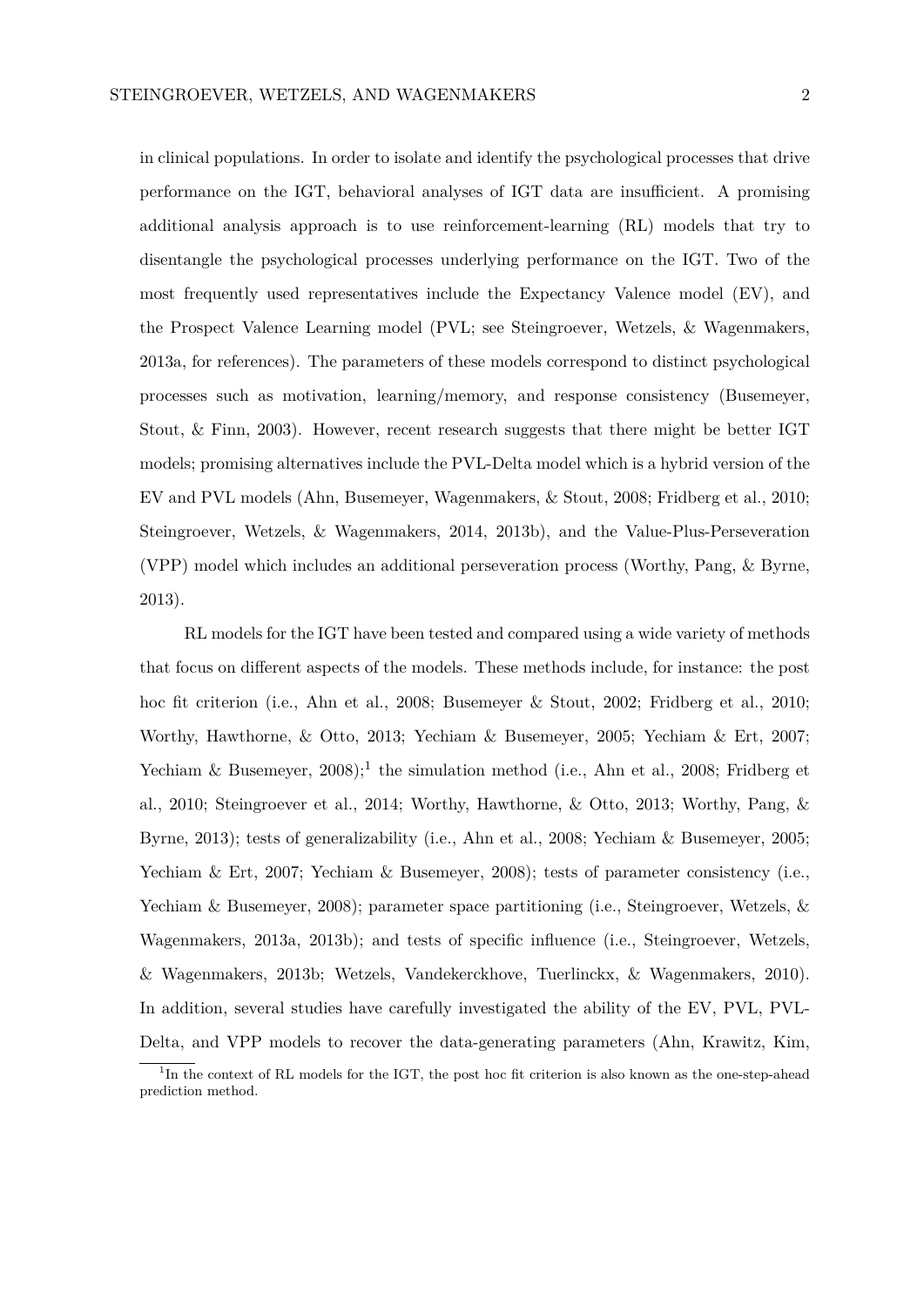Busemeyer, & Brown, 2011; Ahn et al., 2014; Steingroever, Wetzels, & Wagenmakers, 2013b; Wetzels et al., 2010). A good parameter recovery is important because it signals that the estimated parameter values are reliable reflections of the underlying processes (Steingroever, Wetzels, & Wagenmakers, in press).

Among these different methods to compare and evaluate RL models for the IGT, the Bayesian information criterion (BIC; Schwarz, 1978) has proven to be the most popular. Since it is termed "post hoc fit criterion" (or "one-step-ahead prediction method") in the context of RL models for the IGT, in the remainder of this article we refer to this method as "BIC post hoc fit criterion" to emphasize that the BIC and post hoc fit criterion are essentially the same method. This criterion implements a tradeoff between goodness-of-fit (i.e., descriptive adequacy of a model) and parsimony (i.e., a model should be as simple as possible), as follows:

$$
BIC_{\mathcal{M}_{(.)}} = \underbrace{-2 \log(L_{(.)})}_{\text{Descriptive adequacy}} + \underbrace{k_{(.)} \log(n)}_{\text{Penalty term}}, \tag{1}
$$

where  $L_{(.)}$  is the maximum likelihood of model  $\mathcal{M}_{(.)}$ ,  $k_{(.)}$  is the number of free parameters of model  $\mathcal{M}_{(.)}$ , and *n* is number of IGT trials. Equation 1 illustrates how the BIC post hoc fit criterion uses the penalty term  $k_{(.)} \log(n)$  to discount descriptive adequacy  $-2 \log(L_{(.)})$ . It is also apparent that the BIC post hoc fit criterion only considers one dimension of model complexity, that is, the number of free parameters. On the other hand, the gold standard of model comparison in Bayesian statistics –the Bayes factor– also takes into account two additional dimensions of model complexity, that is, the functional form of the model (i.e., the way in which the parameters are combined in the model equations), and the extension of the parameter space (i.e., the prior distributions over parameters; Myung & Pitt, 1997). In this way the Bayes factor implements the tradeoff between goodness-of-fit and parsimony in a manner that is more comprehensive than that used by the current implementation of the BIC post hoc fit criterion. However, the Bayes factor has not yet been used to compare RL models for the IGT.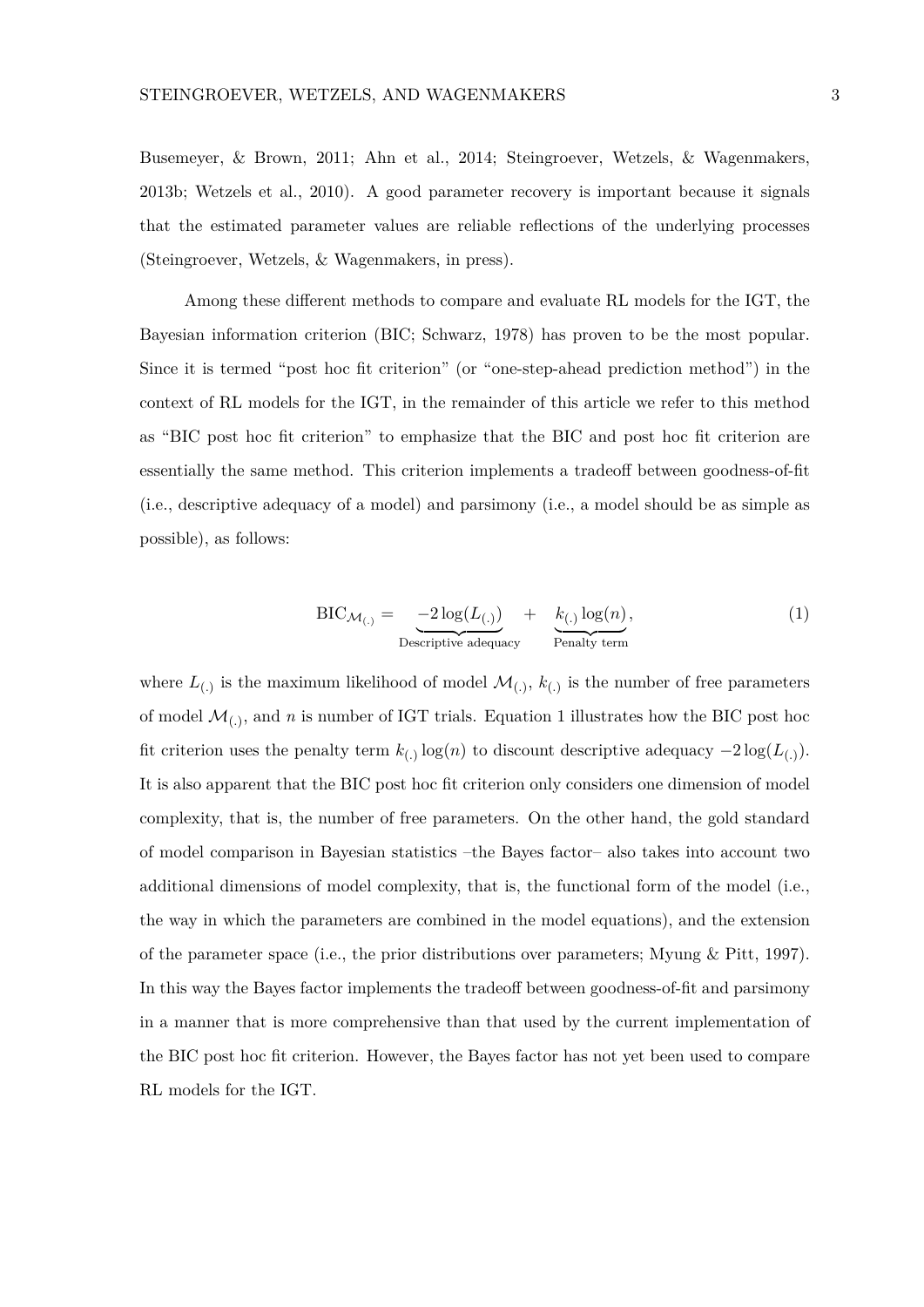In this article we use Bayes factors to compare four popular RL models: the EV, PVL, PVL-Delta, and VPP models.<sup>2</sup> Bayes factors are derived using importance sampling, a numerical technique developed by Stanislaw Ulam and John von Neumann (Eckhardt, 1987; Kass & Raftery, 1995; Hammersley & Handscomb, 1964; Robert & Casella, 2011; Vandekerckhove, Matzke, & Wagenmakers, 2015). We illustrate this method with a large IGT data pool containing 771 healthy participants from 11 studies.

The outline of this article is as follows. Sections  $1-3$  explain the IGT, the different models (i.e., the EV, PVL, PVL-Delta, and VPP models), and the Bayes factor, respectively. In the fourth section we explain how Bayes factors can be obtained with importance sampling, and in the fifth section we report a Bayes factor analysis of the four RL models with IGT data from 771 healthy participants. This analysis allows us to compare the EV, PVL, PVL-Delta, and VPP models by means of the Bayes factor. In the last section, we summarize our findings and discuss their ramifications, and how our results may be combined with results obtained from other model comparison studies in order to obtain a balanced and comprehensive assessment of model adequacy. In the supplemental materials, we present a recipe on how to obtain Bayes factors with importance sampling, two tests to check our implementation of importance sampling: (1) a model-recovery study, and (2) the Savage-Dickey density ratio test for each model. In addition, the supplemental materials contain a robustness analysis, and a model comparison study using BIC for the same models and data pool as used in this article. To anticipate our main result, our model comparison shows that the data provide strong evidence for the VPP model and moderate evidence for the PVL model, but weak evidence for the EV and PVL-Delta models.

 $2$ Even though it might be interesting to include additional models obtained from different combinations of the utility function, learning rule and sensitivity function, we decided to focus on these four RL models because of results from previous model comparison studies (e.g., Ahn et al., 2008, 2014; Busemeyer & Stout, 2002; Yechiam & Busemeyer, 2005) and because of their popularity in the field of RL models for the IGT (e.g., Ahn et al., 2011; Fridberg et al., 2010; Steingroever et al., 2014; Stout, Busemeyer, Lin, Grant, & Bonson, 2004; Wood, Busemeyer, Koling, Cox, & Davis, 2005; Yechiam, Busemeyer, Stout, & Bechara, 2005).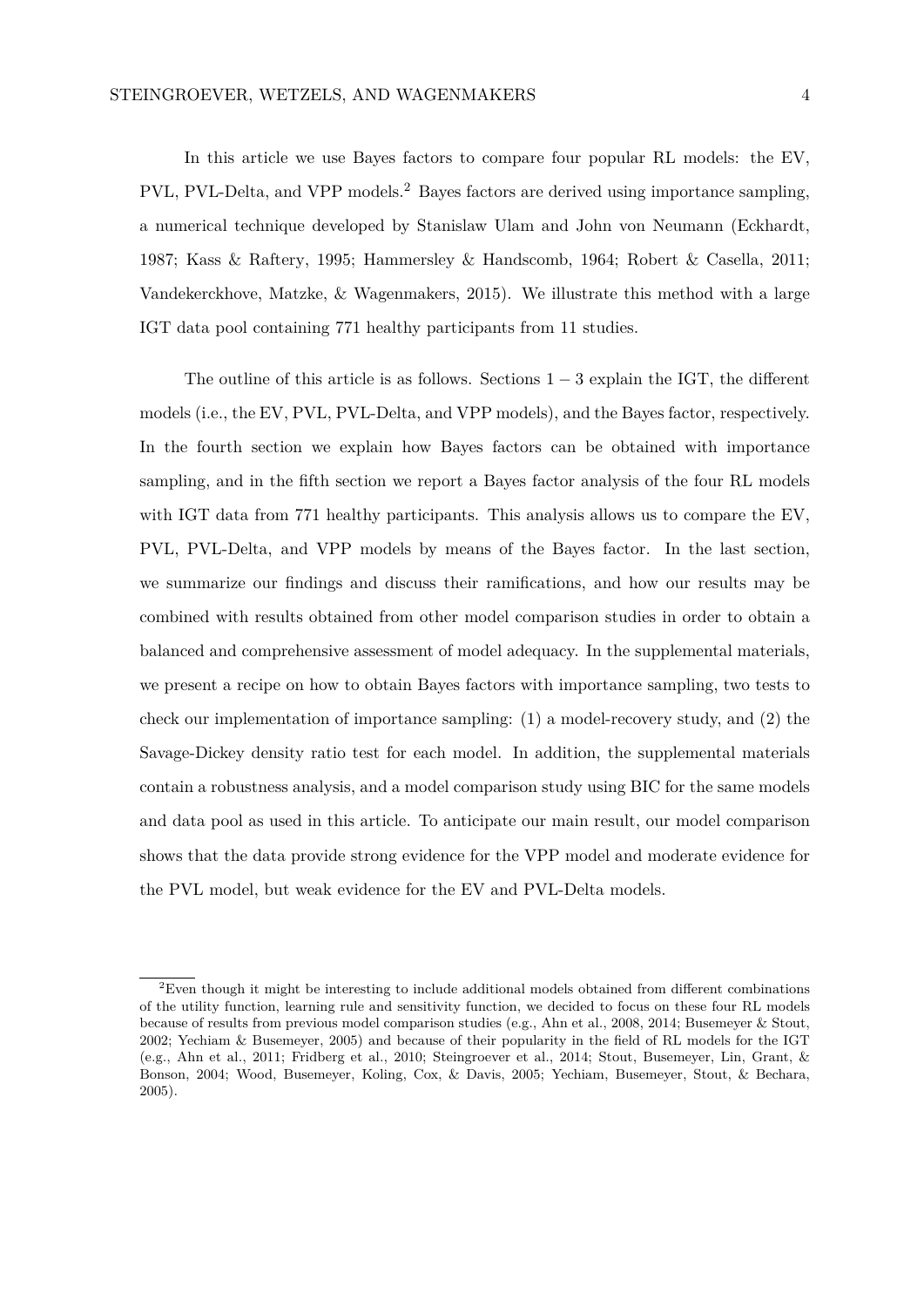## **The Iowa Gambling Task**

In this section we describe the IGT (see also Steingroever, Wetzels, Horstmann, Neumann, & Wagenmakers, 2013; Steingroever, Wetzels, & Wagenmakers, 2013a, 2013b; Steingroever et al., 2014). The purpose of the IGT is to measure decision-making deficits of clinical populations in an experimental setting. In the traditional IGT, participants are initially given \$2000 facsimile money and are presented with four decks of cards with different payoffs. Participants are instructed to choose cards in order to maximize their long-term net outcome (Bechara et al., 1994; Bechara, Damasio, Tranel, & Damasio, 1997). Unbeknownst to the participants, the task typically contains 100 trials. After each choice, participants receive feedback on the rewards and the losses (if any) associated with that card, and the running tally.

Table 1

*Main characteristics of the payoff scheme of the traditional IGT as developed by Bechara et al. (1994).*

|                                | Deck A       | Deck B       | Deck C       | Deck D       |
|--------------------------------|--------------|--------------|--------------|--------------|
|                                | Bad deck     | Bad deck     | Good deck    | Good deck    |
|                                | with fre-    | with infre-  | with fre-    | with infre-  |
|                                | quent losses | quent losses | quent losses | quent losses |
| Reward/trial                   | 100          | 100          | 50           | 50           |
| Number of losses/10 cards      | 5            |              | 5            |              |
| $\text{Loss}/10 \text{ cards}$ | $-1250$      | $-1250$      | $-250$       | $-250$       |
| Net outcome/ $10$ cards        | $-250$       | $-250$       | 250          | 250          |

The task aims to determine whether participants learn to prefer the good, safe decks over the bad, risky decks because this is the only choice pattern that maximizes the longterm net outcomes. The good, safe decks are typically labeled as decks C and D, whereas the bad, risky decks are labeled as decks A and B. Table 1 presents the main characteristics of the traditional payoff scheme as developed by Bechara et al. (1994). This table illustrates that decks A and B yield high immediate, constant rewards, but even higher unpredictable, occasional losses: hence, the long-term net outcome is negative. Decks C and D, on the other hand, yield low immediate, constant rewards, but even lower unpredictable, occasional losses: hence, the long-term net outcome is positive. In addition to the different payoff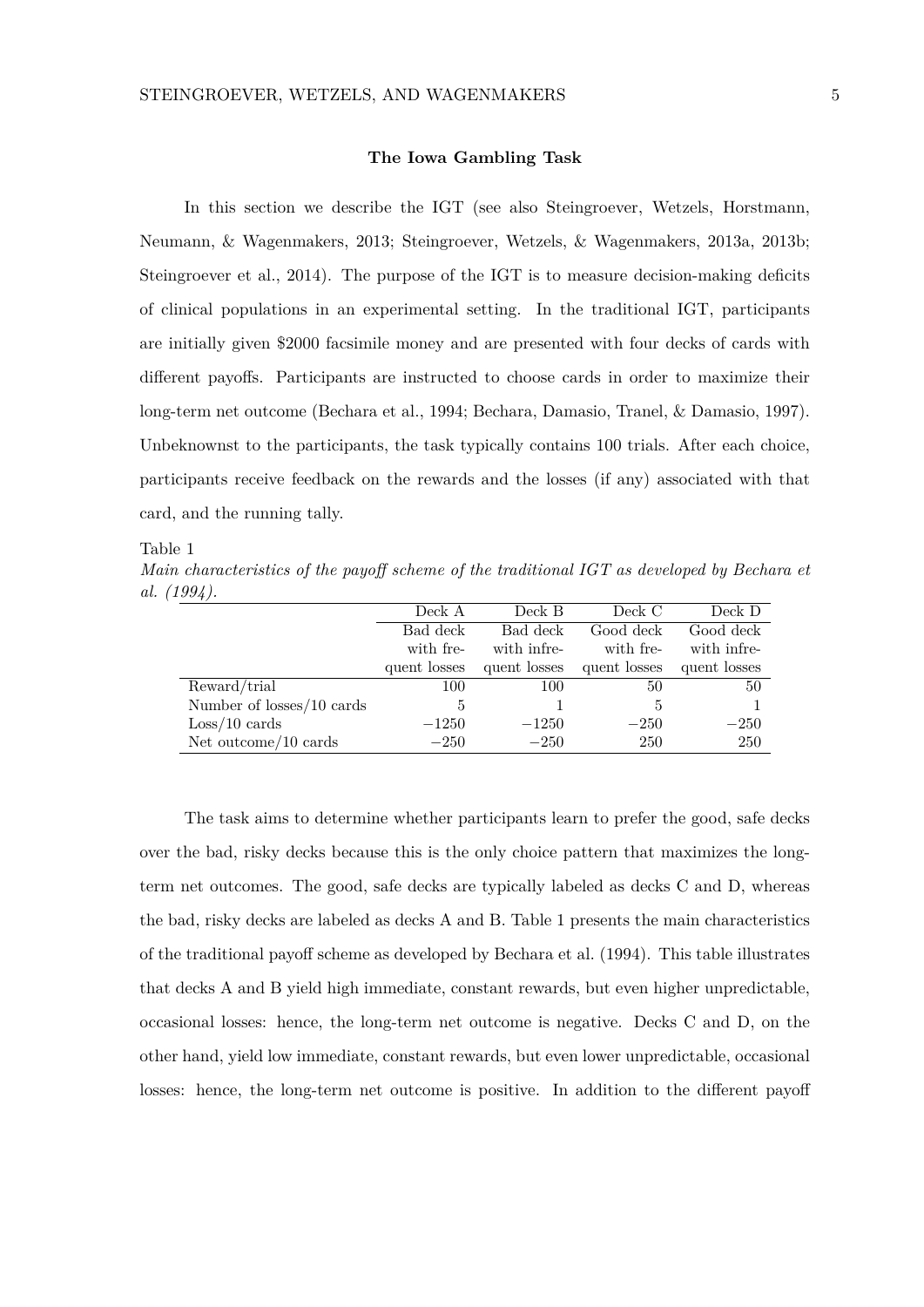magnitudes, the decks also differ in the frequency of losses: Two decks yield frequent losses (decks A and C) and two decks yield infrequent losses (decks B and D).

#### **The EV, PVL, PVL-Delta, and VPP Models**

In this section, we describe the EV, PVL, PVL-Delta, and VPP models (see also Steingroever, Wetzels, & Wagenmakers, 2013a, and Steingroever et al., 2014). Table 2 contains the model equations, the psychological interpretation of the free parameters, and their ranges. In the following, we describe each model separately; the general idea, however, is that each model describes the performance on the IGT through the interaction of distinct psychological processes captured by the model parameters.

The four RL models share the assumption that, following each choice, participants evaluate the rewards and losses (if any) associated with the just-chosen card by means of a utility function. These momentary utilities are used to update expectancies about the utilities of all decks. This updating process entails that, on every trial, participants adjust their expected utilities of the decks based on the new utility they just experienced, a process described by a learning rule. In the next step, the models assume that the expected utilities of all decks are used to guide the participants' choices on the next trial. This assumption is formalized by the softmax choice rule, also known as the ratio-of-strength choice rule, that all models use to compute the probability of choosing a particular deck on a particular trial (Luce, 1959). This rule contains a sensitivity parameter  $\theta(t)$  that indexes the extent to which the trial-by-trial choice probabilities of the decks match the expected deck utilities. Values of  $\theta(t)$  close to zero indicate a random choice behavior (i.e., strong exploration), whereas large values of  $\theta(t)$  indicate a choice behavior that is strongly determined by the expected deck utilities (i.e., strong exploitation). As is customary, for all analyses in this article, we scaled the traditional payoffs of the IGT as presented in Table 1 by dividing by 100 (cf. Ahn et al., 2011).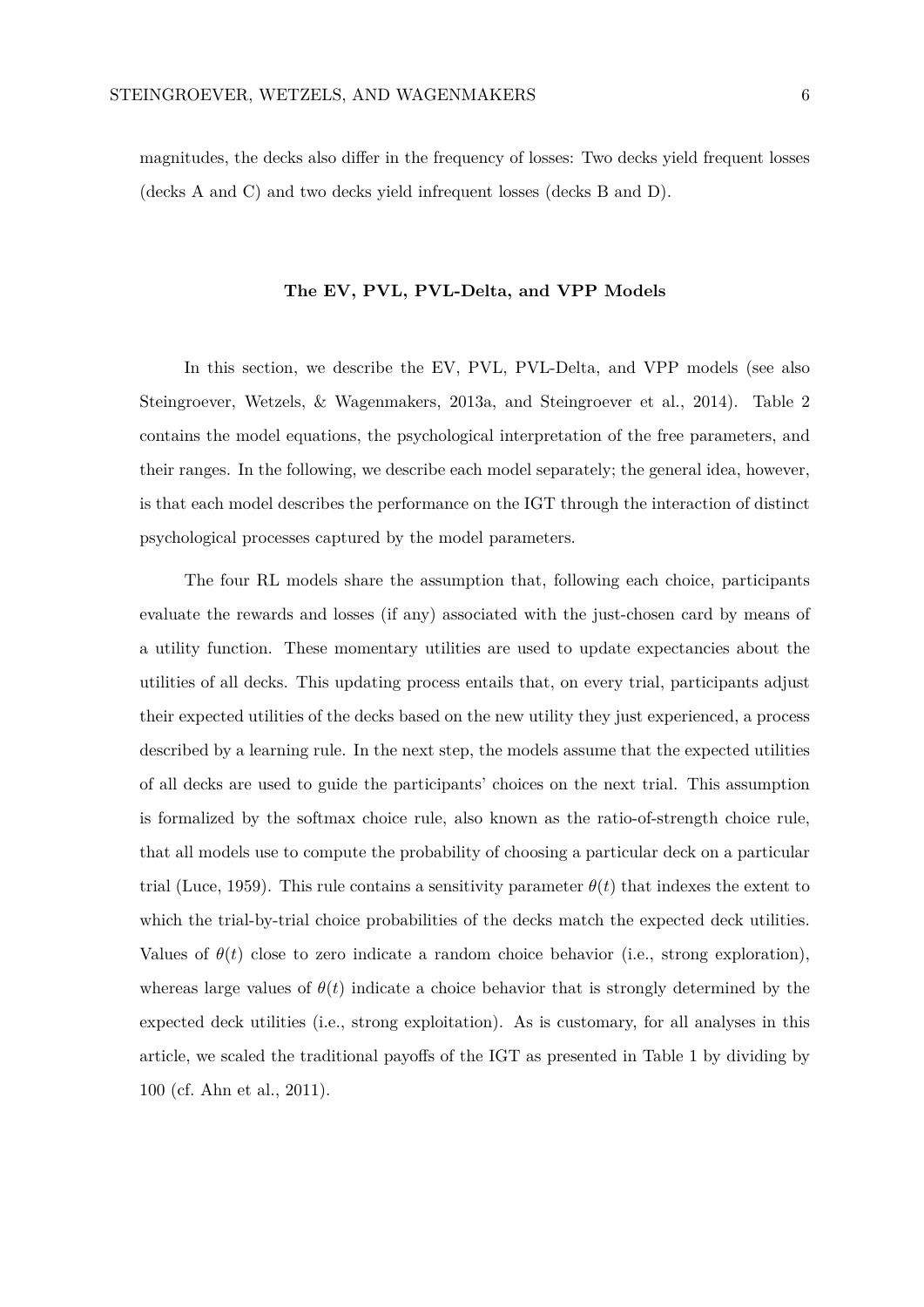| Concept             | Model(s)                      | Model equation                                                                                                                                                                                | Free parameters                                     | Range                           |
|---------------------|-------------------------------|-----------------------------------------------------------------------------------------------------------------------------------------------------------------------------------------------|-----------------------------------------------------|---------------------------------|
| Utility<br>function | EV                            | $u_k(t) = (1 - w) \cdot W(t) + w \cdot L(t)$                                                                                                                                                  | $w$ : Attention<br>weight                           | [0, 1]                          |
|                     | PVL,<br>PVL-Delta,<br>$&$ VPP | $u_k(t) = \begin{cases} X(t)^A & \text{if } X(t) \ge 0 \\ -w \cdot  X(t) ^A & \text{if } X(t) < 0 \end{cases}$                                                                                | A: Shape<br>$w$ : Loss aversion                     | [0, 1]<br>[0, 5]                |
| Learning<br>rule    | EV,<br>PVL-Delta,<br>$&$ VPP  | $Ev_k(t) = Ev_k(t-1) + a \cdot (u_k(t) - Ev_k(t-1))$                                                                                                                                          | $a:$ Updating                                       | [0, 1]                          |
|                     | <b>PVL</b>                    | $Ev_k(t) = a \cdot Ev_k(t-1) + \delta_k(t) \cdot u_k(t)$                                                                                                                                      | a: Recency                                          | [0,1]                           |
| Perse-<br>veration  | <b>VPP</b>                    | $P_k(t) = \begin{cases} d \cdot P_k(t-1) + \delta_k(t) \cdot \epsilon_{pos} & \text{if } X(t) \ge 0 \\ d \cdot P_k(t-1) + \delta_k(t) \cdot \epsilon_{neg} & \text{if } X(t) < 0 \end{cases}$ | $d$ : Decay<br>$\epsilon_{pos}$<br>$\epsilon_{neg}$ | [0,1]<br>$[-1, 1]$<br>$[-1, 1]$ |
|                     |                               | $Ev_k(t) = w_{Ev} \cdot Ev_k(t) + (1 - w_{Ev}) \cdot P_k(t)$                                                                                                                                  | $w_{Ev}$ : Expectancy<br>weight                     | [0, 1]                          |
| Choice<br>rule      | All                           | $Pr[S_k(t+1)] = \frac{e^{\theta(t)Ev_k(t)}}{\sum_{i=1}^4 e^{\theta(t)Ev_j(t)}}$                                                                                                               |                                                     |                                 |
| Sensi-<br>tivity    | EV                            | $\theta(t) = (t/10)^c$                                                                                                                                                                        | $c$ : Consistency                                   | $[-2, 2]$                       |
|                     | PVL,<br>PVL-Delta,<br>& VPP   | $\theta(t) = 3^c - 1$                                                                                                                                                                         | $c$ : Consistency                                   | [0,5]                           |

Table 2

*Note.*  $W(t)$  and  $L(t)$  are the rewards and losses, respectively, on trial *t.*  $X(t)$ is the net outcome on trial  $t$ ,  $X(t) = W(t) - |L(t)|$ .  $\delta_k(t)$  is a dummy variable that takes the value 1 if deck *k* is chosen on trial *t* and 0 otherwise.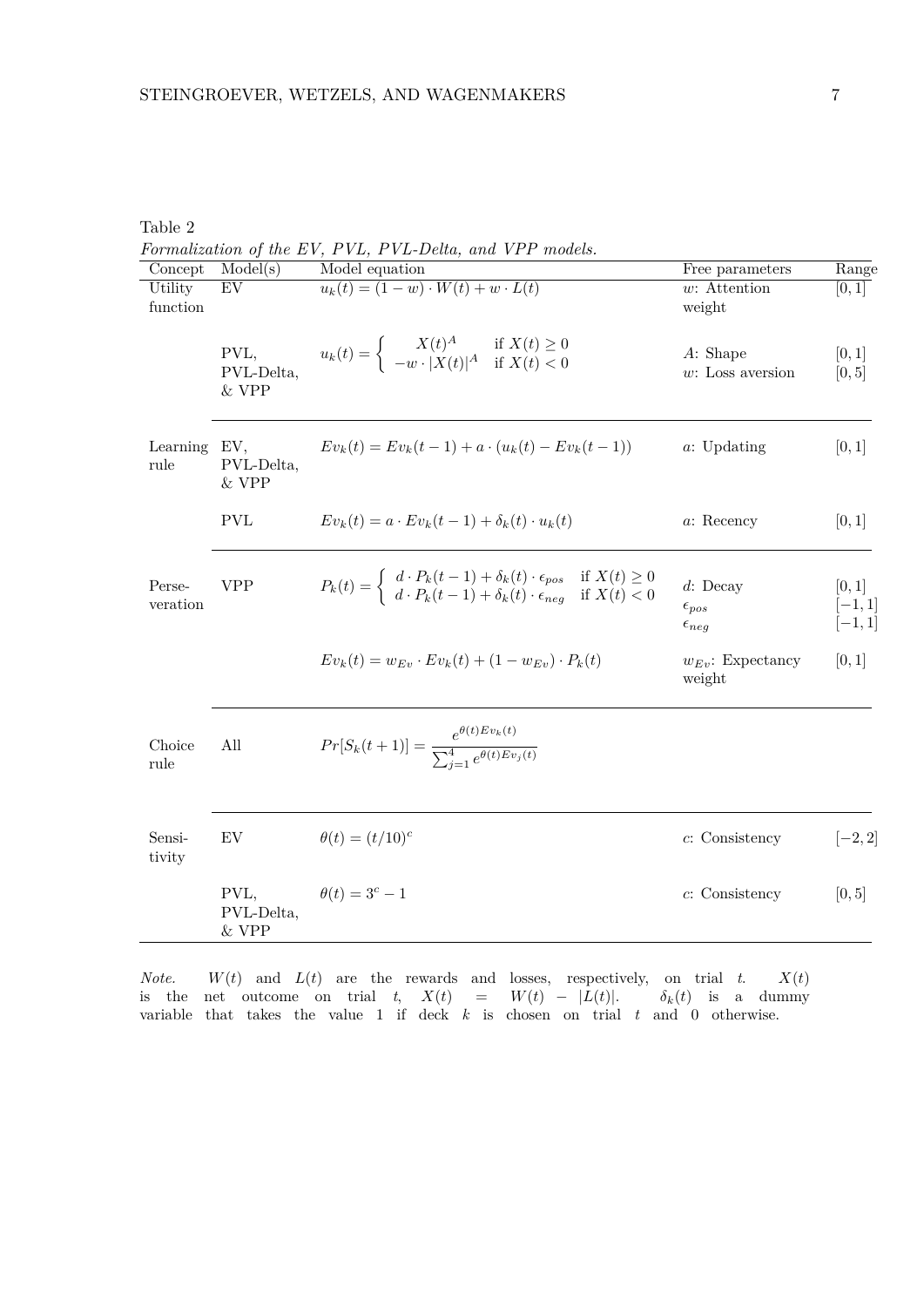# **The EV Model**

The EV model uses three parameters to formalize its assumptions about participants' performance on the IGT (Busemeyer & Stout, 2002). The first model assumption is that after choosing a card from deck  $k, k \in \{1, 2, 3, 4\}$ , on trial  $t$ , participants compute a weighted mean of the experienced reward  $W(t)$  and loss  $L(t)$  to obtain the utility of deck k on trial  $t, u_k(t)$ . The weight that participants assign to losses relative to rewards is the attention weight parameter *w*. A small value of *w*, that is, *w < .*5, is characteristic for decision makers who put more weight on the immediate rewards and can thus be described as reward-seeking, whereas a large value of  $w$ , that is,  $w > 0.5$ , is characteristic for decision makers who put more weight on the immediate losses and can thus be described as loss-averse (Ahn et al., 2008; Busemeyer & Stout, 2002).

The EV model asssumes that decision makers use the utility of deck k on trial  $t$ ,  $u_k(t)$ , to update only the expected utility of deck  $k$ ,  $Ev_k(t)$ ; the expected utilities of the unchosen decks are left unchanged. This updating process is described by the Delta learning rule, also known as the Rescorla-Wagner rule (Rescorla & Wagner, 1972). If the experienced utility  $u_k(t)$  is higher than expected, the expected utility of deck k is adjusted upward. If the experienced utility  $u_k(t)$  is lower than expected, the expected utility of deck k is adjusted downward. This updating process is influenced by the second model parameter the updating parameter *a*. This parameter quantifies the memory for rewards and losses. A value of *a* close to zero indicates slow forgetting and weak recency effects, whereas a value of *a* close to one indicates rapid forgetting and strong recency effects. For all models, we initialized the expectancies of all decks to zero,  $Ev_k(0) = 0$  ( $k \in \{1, 2, 3, 4\}$ ). This setting reflects an absence of prior knowledge about the payoffs of the decks.

According to the EV model, the sensitivity  $\theta(t)$  changes over trials depending on the response consistency parameter *c*. If *c* is positive, successive choices become less random and more determined by the expected deck utilities; if c is negative, successive choices become more random and less determined by the expected deck utilities, a pattern that is clearly non-optimal. We restricted the consistency parameter of the EV model to the range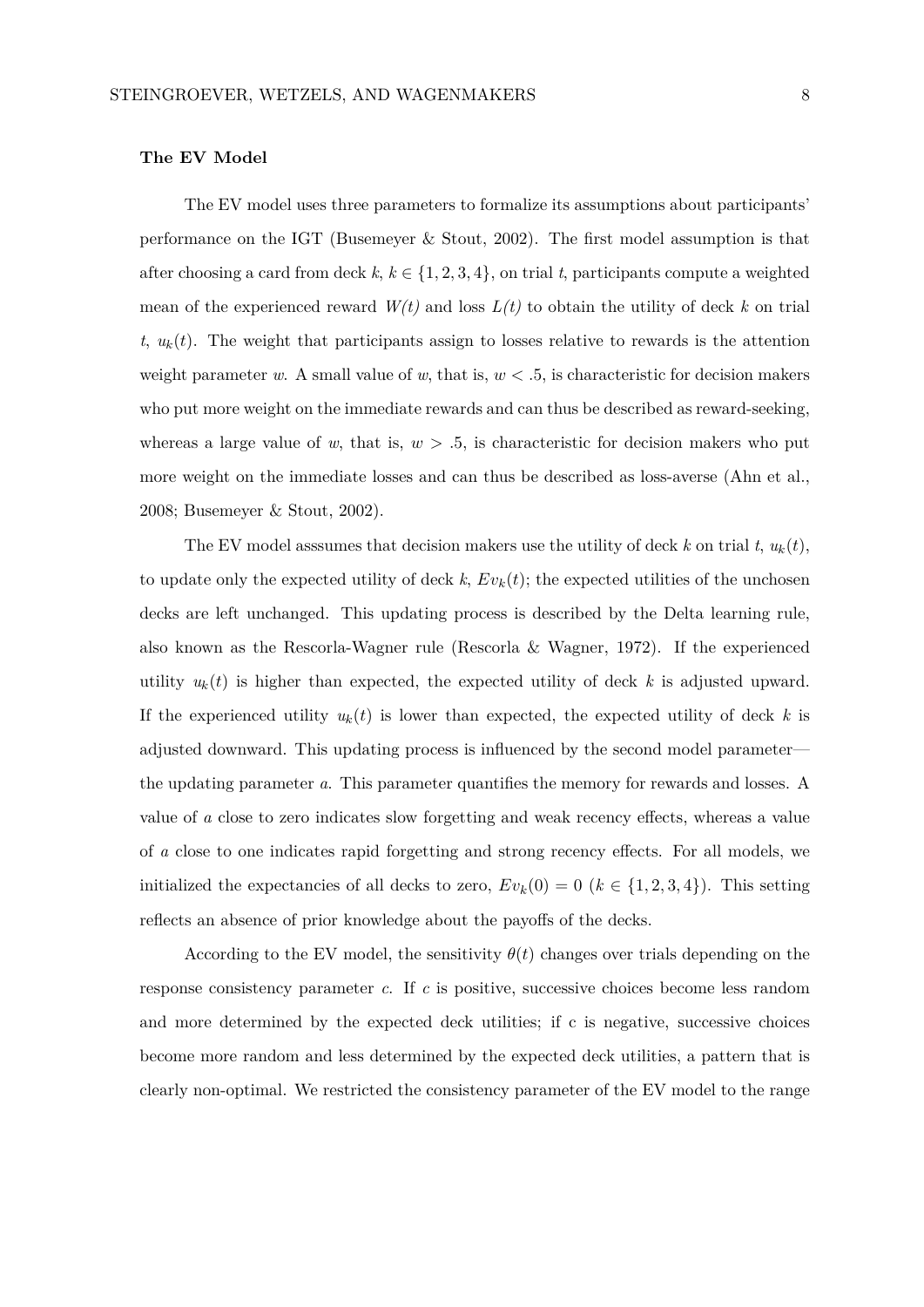[−2*,* 2] instead of the proposed range [−5*,* 5] (Busemeyer & Stout, 2002). This modification improved the estimation of the EV model and prevented the choice rule from producing numbers that exceed machine precision (see also Steingroever et al., 2014).

In sum, the EV model has three parameters:  $(1)$  the attention weight parameter  $w$ , which quantifies the weight of losses over rewards; (2) the updating parameter *a*, which determines the memory for past expectancies; and (3) the response consistency parameter *c*, which determines the balance between exploitation and exploration.

## **The PVL Model**

The PVL model uses four parameters to formalize its assumptions about participants' performance on the IGT (Ahn et al., 2008, 2011). The PVL model assumes that decision makers only process the net outcome after choosing a card from deck k on trial t,  $X(t)$  =  $W(t) - |L(t)|$ . In contrast to the linear utility function of the EV model, the PVL model uses the Prospect Utility function—a non-linear utility function from prospect theory (Tversky & Kahneman, 1992). The Prospect Utility function contains the first two model parameters the shape parameter *A*, that determines the shape of the utility function, and the loss aversion parameter *w*. As *A* approaches zero, the shape of the utility function approaches a step function. The implication of such a step function is that given a positive net outcome  $X(t)$ , all utilities are similar because they approach one, and given a negative net outcome  $X(t)$ , all utilities are also similar because they approach  $-w$ . On the other hand, as *A* approaches one, the subjective utility  $u_k(t)$  increases in direct proportion to the net outcome,  $X(t)$ . A value of *w* larger than one indicates a larger impact of net losses than net rewards on the subjective utility, whereas a value of *w* of one indicates equal impact of net losses and net rewards. As *w* approaches zero, the model predicts that net losses will be neglected.

Unlike the EV model, the PVL model assumes that, on every trial *t*, decision makers update the expected utilities of every deck according to the Decay learning rule (Erev & Roth, 1998). This rule discounts expectancies of every deck on every trial to an extent depending on the recency parameter *a*. This means that, in contrast to the EV model, the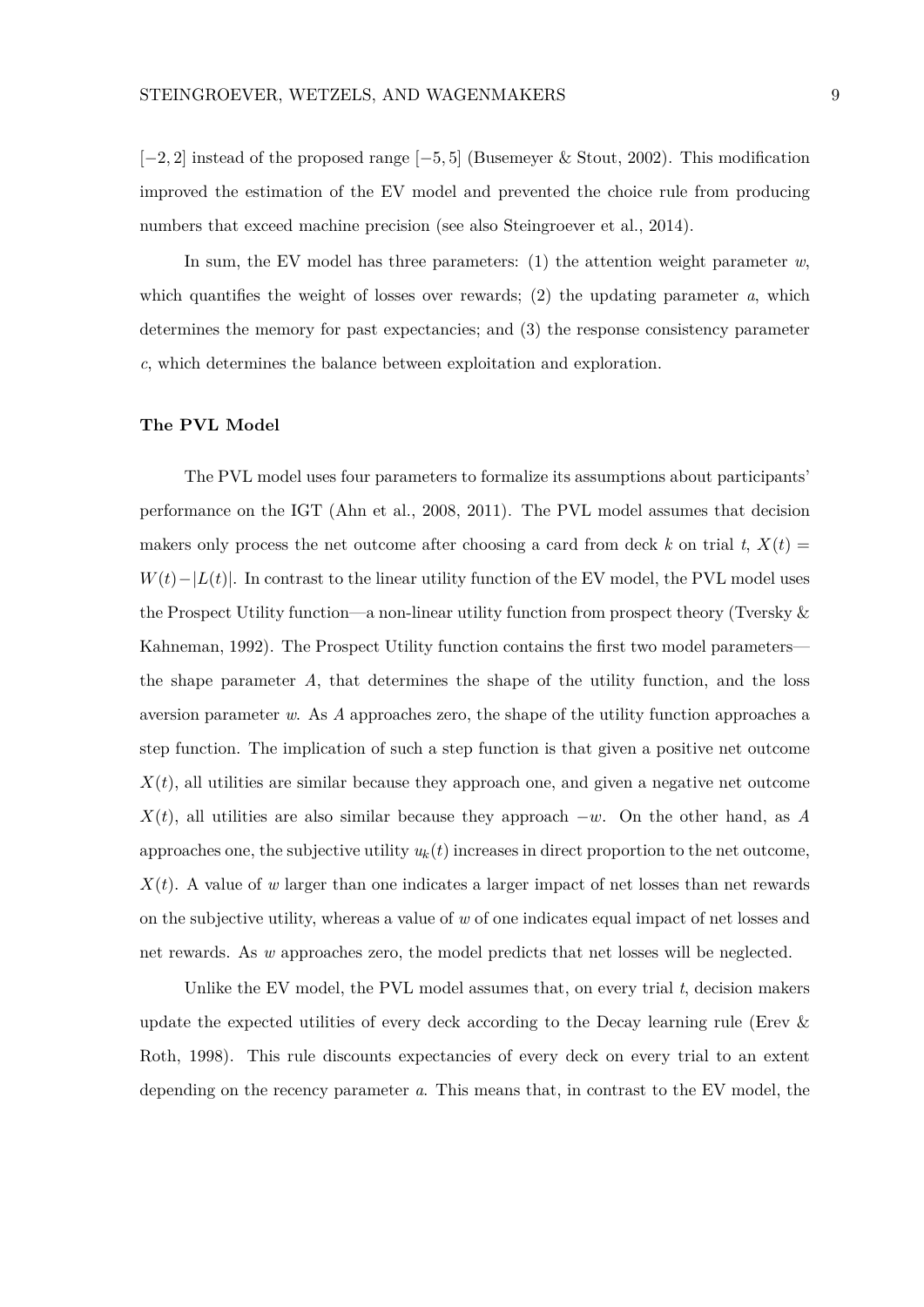expectancies of the unchosen decks are discounted. The dummy variable contained in the learning rule,  $\delta_k$ , ensures that only the current utility of the chosen deck  $k$  is added to the expectancy of that deck. A small value of *a* indicates rapid forgetting and strong recency effects, whereas a large value of *a* indicates slow forgetting and weak recency effects.

The PVL model assumes a trial-independent sensitivity parameter  $\theta$ , which depends on the final model parameter: the response consistency *c*. Small values of *c* cause a random choice pattern, whereas large values of *c* cause a deterministic choice pattern.

In sum, the PVL model has four parameters: (1) the shape parameter *A*, which determines the shape of the utility function; (2) the loss aversion parameter *w*, which quantifies the weight of net losses over net rewards; (3) the recency parameter *a*, which determines the memory for past expectancies; and (4) the response consistency parameter *c*, which determines the balance between exploitation and exploration.

## **The PVL-Delta Model**

The PVL-Delta model is a hybrid version of the EV and PVL models because it uses the Delta learning rule of the EV model (Rescorla & Wagner, 1972), but all remaining equations of the PVL model (i.e., the Prospect Utility function and the trial-independent sensitivity parameter; Ahn et al., 2008; Fridberg et al., 2010; Steingroever, Wetzels, & Wagenmakers, 2013b; Steingroever et al., 2014). This construction results in a model with four parameters: (1) the shape parameter *A*, which determines the shape of the utility function; (2) the loss aversion parameter  $w$ , which quantifies the weight of net losses over net rewards; (3) the updating parameter *a*, which determines the memory for past expectancies; and (4) the response consistency parameter *c*, which determines the balance between exploitation and exploration.

## **The VPP Model**

The VPP model uses eight parameters to formalize its assumptions about participants' performance on the IGT (Worthy, Pang, & Byrne, 2013). The VPP model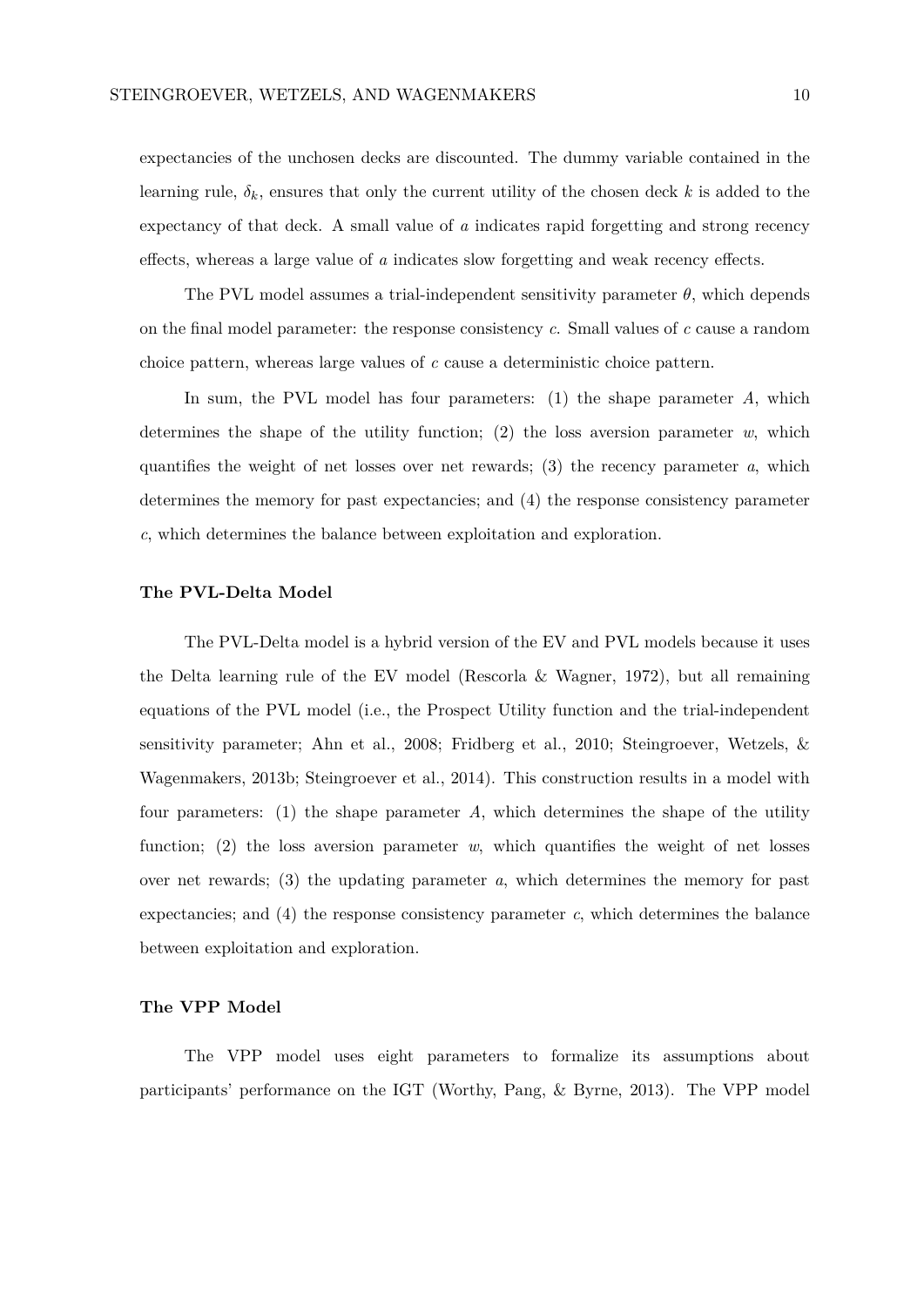is a more complex version of the PVL-Delta model that consists of the same utility function, learning rule, and sensitivity parameter as the PVL-Delta model, but also includes preservation—an additional psychological process representing participants' tendency to stay with the same option (i.e., to persevere), or to switch. The VPP model assumes that a participant's tendency to persevere on deck *k* decays on each trial by *d*, and if deck *k* is chosen on trial t an additional value  $\epsilon_{pos}$  or  $\epsilon_{neg}$  –depending on whether the net outcome on trial *t* is positive or negative– is added to the perseveration of deck *k*. Positive values of  $\epsilon_{pos}$  or  $\epsilon_{neg}$  indicate a tendency of persevere (i.e., to take the same option on the following trial), whereas negative values indicate a tendency to switch.

The VPP model considers perseveration and maximization of expected utility as two fundamental, but separate psychological processes involved in decision making. A weighted average of these two processes (i.e., *wEv* represents the weight for the expected utilities of the decks, and  $1 - w_{Ev}$  represents the weight for the perseveration process) is used in the softmax choice rule to determine the choice probabilities of all decks on the next trial. A large value of  $w_{Ev}$ , that is,  $w_{Ev} > .5$ , is characteristic for decision makers who put more weight on the expected utility of the decks, whereas a small value of *w*, that is,  $w_{Ev} < .5$ , is characteristic for decision makers who put more weight on the perseveration of the decks. As in Worthy, Pang, and Byrne (2013), we initialized the perseveration of all decks to zero (i.e.,  $P_k(0) = 0$  for  $k \in \{1, 2, 3, 4\}$ ).

In sum, the VPP model has eight parameters: (1) the shape parameter *A*, which determines the shape of the utility function; (2) the loss aversion parameter *w*, which quantifies the weight of net losses over net rewards;  $(3)$  the updating parameter *a*, which determines the memory for past expectancies; (4) the decay parameter *d*, which determines how strongly the perseveration of each deck decays; (5)  $\epsilon_{pos}$  and (6)  $\epsilon_{neg}$ , which quantify the tendency to persevere given positive and negative net outcomes, respectively; (7) the weight of the expected utility  $w_{Ev}$ , which quantifies the weight given to the expected utility relative to the perseveration of each deck, and (8) the response consistency parameter *c*, which determines the balance between exploitation and exploration.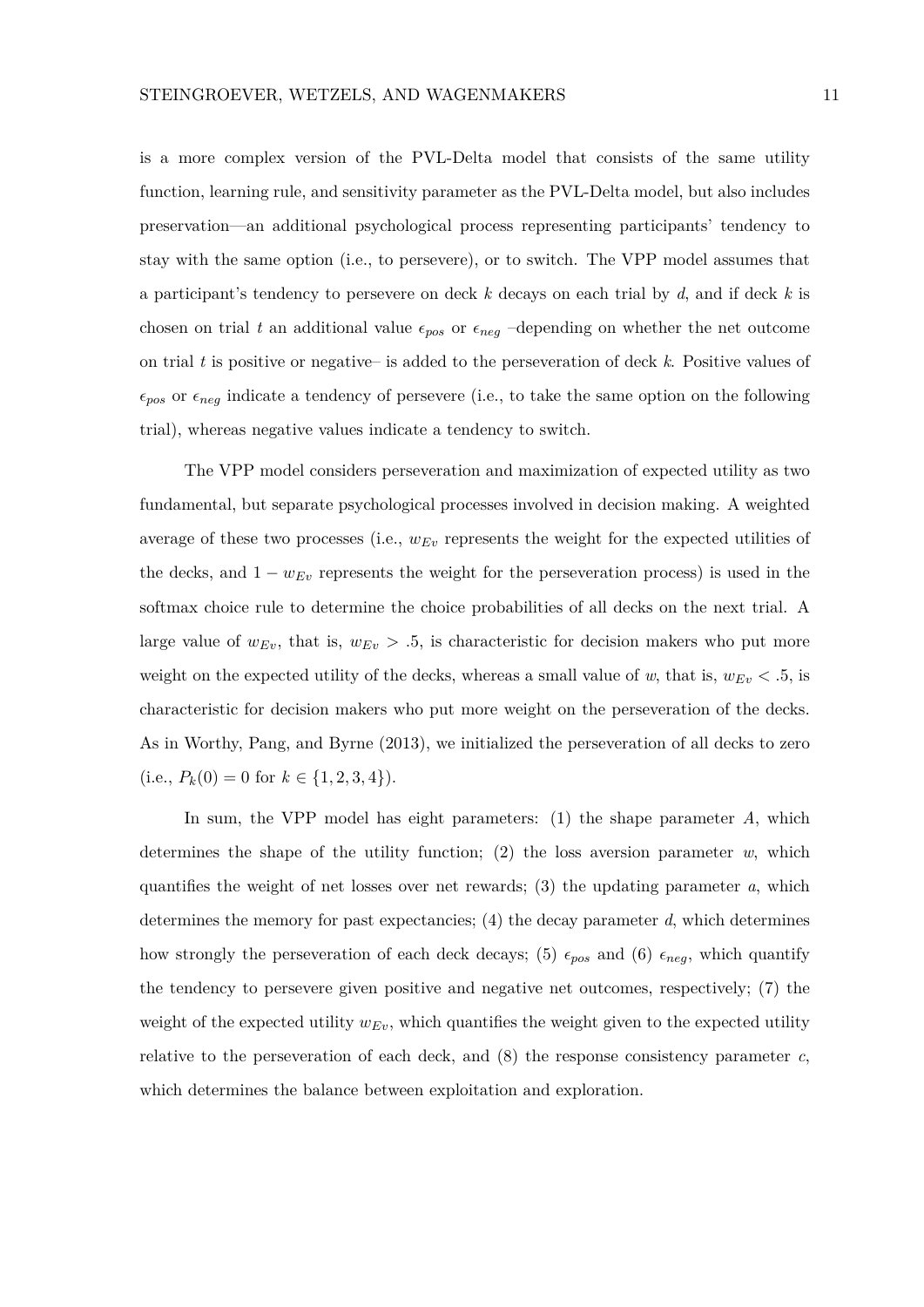#### **The Bayes Factor**

In this section we describe how two models,  $\mathcal{M}_1$  and  $\mathcal{M}_2$ , can be compared using the Bayes factor (e.g., Jeffreys, 1961; Kass & Raftery, 1995). The Bayes factor  $BF_{12}$ is defined as the change from prior model odds  $p(\mathcal{M}_1)/p(\mathcal{M}_2)$  to posterior model odds  $p(\mathcal{M}_1 | y)/p(\mathcal{M}_2 | y)$  brought about by the data *y*:

$$
\frac{p(\mathcal{M}_1 \mid y)}{p(\mathcal{M}_2 \mid y)} = \underbrace{\frac{p(\mathcal{M}_1)}{p(\mathcal{M}_2)}}_{\text{Prior model odds}} \times \underbrace{\frac{m(y \mid \mathcal{M}_1)}{m(y \mid \mathcal{M}_2)}}_{\text{Bayes factor}}
$$
\n(2)

Thus, the Bayes factor is the ratio of the marginal likelihoods of the two models:  $BF_{12} = m(y \mid M_1)/m(y \mid M_2)$ . The Bayes factor can range from zero to infinity. For ease of interpretation the Bayes factor is often transformed to the log scale, where  $log(BF_{12}) = 0$ indicates that observed data are equally likely to occur under both models,  $log(BF_{12})$  =  $log(10)$  indicates that the data are 10 times more likely to occur under model  $\mathcal{M}_1$  than model  $\mathcal{M}_2$ , and  $\log(BF_{12}) = \log(.10)$  indicates that the data are 10 times more likely to occur under model  $\mathcal{M}_2$  than model  $\mathcal{M}_1$ . To get an indication of the strength of evidence measured with the Bayes factor, Jeffreys (1961) proposed to divide the continuous scale of the Bayes factor into discrete categories of evidential strength. For example, a  $log(BF_{12})$  between  $log(3)$  and  $log(10)$  is characterized as moderate evidence for  $\mathcal{M}_1$ , whereas a  $log(BF_{12})$  between  $log(10)$ and  $log(30)$  is characterized as strong evidence for  $\mathcal{M}_1$ .

Note that the marginal likelihood is the likelihood of the data averaged across the entire parameter space, with the prior acting as averaging weights. That is, the marginal likelihood of the data  $y$  given model  $\mathcal{M}_{(.)}$  is obtained by integrating the likelihood over the prior:

$$
\underline{m(y \mid \mathcal{M}_{(.)})}_{\text{Marginal likelihood}} = \int \underline{p(y \mid \theta, \mathcal{M}_{(.)})}_{\text{Likelihood}} \underline{p(\theta \mid \mathcal{M}_{(.)})}_{\text{Prior}} d\theta,
$$
\n(3)

with  $\theta$  being a vector containing the model parameters. Equation 3 illustrates why the Bayes factor automatically accounts for the tradeoff between parsimony and goodness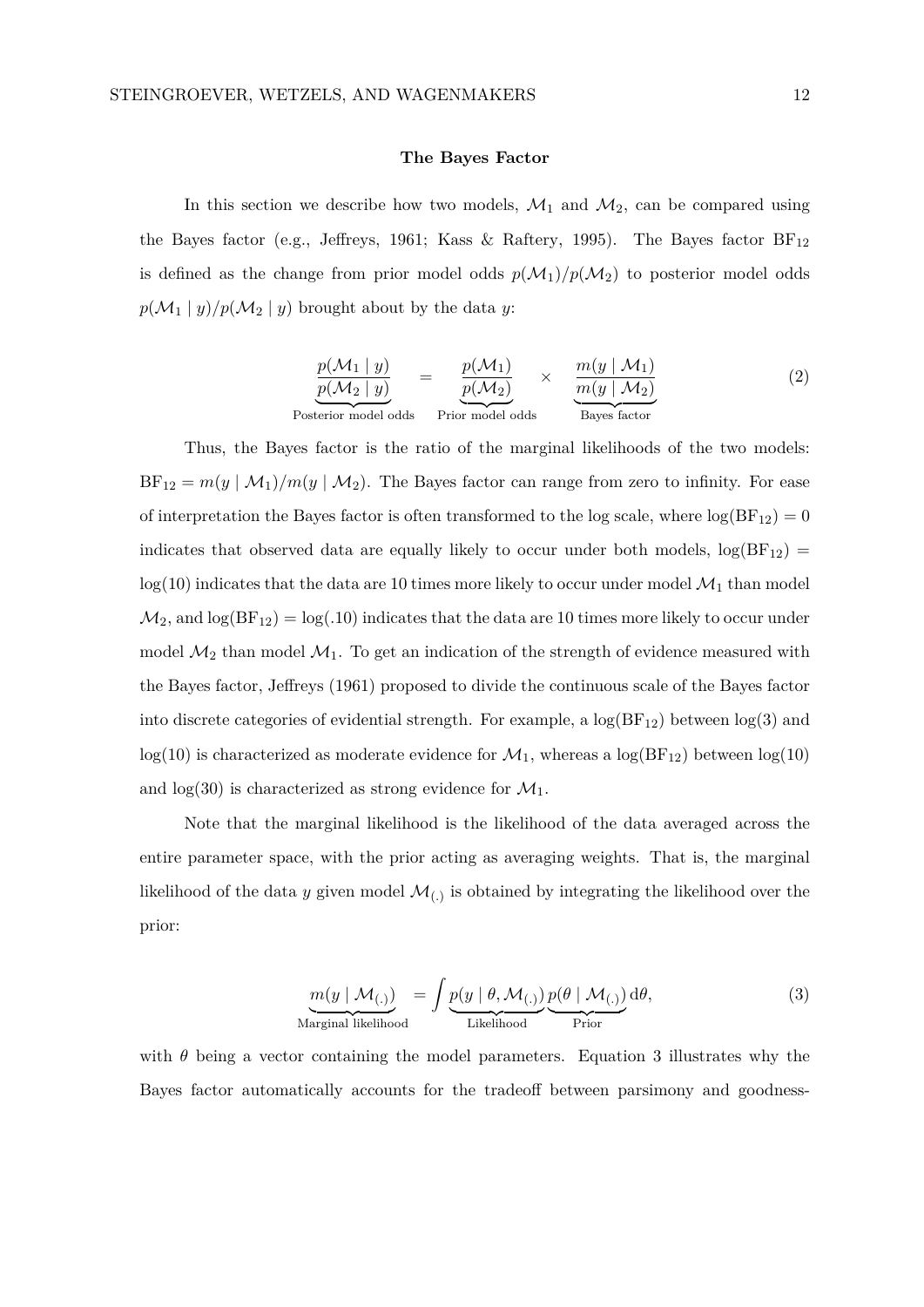of-fit (e.g., Myung & Pitt, 1997): Although complex models may provide a good fit to the data as indicated by a high maximum likelihood, these models may have a highdimensional parameter space with large regions that yield a poor fit to the data (i.e., a low likelihood). Parsimonious models, on the other hand, use only a small part of the parameter space, and do not contain large parameter regions that yield a poor fit to the data; consequently, the average likelihood of parsimonious models may be higher than that of overly complex models. Thus, by considering the entire parameter space the Bayes factor penalizes overly complex models; models that make vague predictions by including extra parameters, by assigning very wide prior distributions to the model parameters, and/or by using parameters that affect the likelihood through a complicated functional form of the model (Busemeyer, Wang, & Shiffrin, in press; Myung & Pitt, 1997; Vandekerckhove et al., 2015; Wagenmakers, Lodewyckx, Kuriyal, & Grasman, 2010). By averaging the likelihood over the prior distribution, the Bayes factor focuses on the extent to which models make good predictions, thereby taking into account, automatically and simultaneously, all three different dimensions of model complexity (i.e., number of free parameters, functional form of the model, and the extension of the parameter space). Thus, the main thrust of our work is that the current version of the BIC post hoc fit method for comparing RL models can be made more sophisticated by using Bayes factors instead of only penalizing maximum likelihood through the number of free parameters. The next section outlines a method that shows how this can be accomplished in a way that is practical and efficient.

#### **Obtaining Bayes Factors for RL Models Using Importance Sampling**

In the last section, we introduced the Bayes factor as the ratio of the marginal likelihood of two models. The question that now arises is how a model's marginal likelihood  $m(y \mid \mathcal{M}_{(.)})$  can be obtained. Unfortunately, we cannot analytically solve the integral shown in Equation 3 because of the complex functional form of the likelihood of the four models. An obvious alternative is to use brute force integration to approximate  $m(y | \mathcal{M}_{(.)})$ :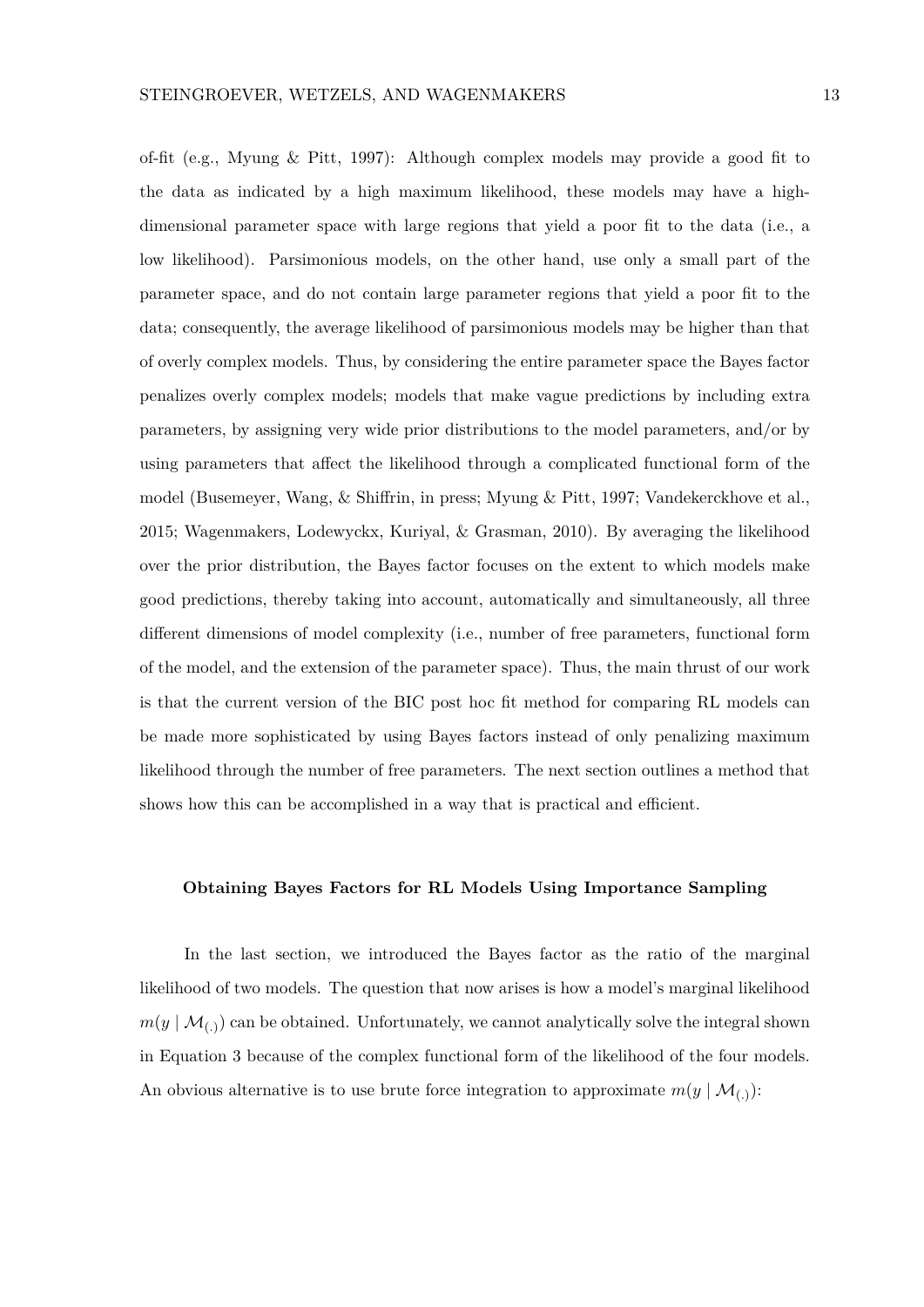$$
\underbrace{m(y \mid \mathcal{M}_{(.)})}_{\text{Marginal likelihood}} \approx \underbrace{\frac{1}{N} \sum_{i=1}^{N} p(y \mid \theta_i, \mathcal{M}_{(.)}),}_{\text{Average likelihood}}, \quad \underbrace{\theta_i \sim p(\theta \mid \mathcal{M}_{(.)})}_{\text{Samples from the prior}}.
$$
\n(4)

Note that for the sake of clarity we suppressed the notation that indexes a specific participant and model. Equation 4 illustrates that the brute force integration consists of drawing *N* samples from the prior  $p(\theta | \mathcal{M}_{(.)})$ , and then averaging the corresponding values for  $p(y | \theta_i, \mathcal{M}_{(.)})$ . However, brute force integration might be very inefficient, especially when the posterior distribution is highly peaked relative to the prior. In such a scenario, most draws from the prior result in low likelihoods, whereas only a few draws result in high likelihoods, increasing the variability of the estimator. A more efficient way to estimate a model's marginal likelihood  $m(y | \mathcal{M}_{(.)})$  is to use a numerical method known as importance sampling (for a detailed description see Eckhardt, 1987; Kass & Raftery, 1995; Hammersley & Handscomb, 1964; Vandekerckhove et al., 2015). This method consists of sampling from an importance density  $g(\theta \mid \mathcal{M}_{(.)})$  instead of the prior:

$$
\underline{m}(y \mid \mathcal{M}_{(.)}) = \int p(y \mid \theta, \mathcal{M}_{(.)}) p(\theta \mid \mathcal{M}_{(.)}) d\theta
$$
\n
$$
= \int p(y \mid \theta, \mathcal{M}_{(.)}) p(\theta \mid \mathcal{M}_{(.)}) \frac{g(\theta \mid \mathcal{M}_{(.)})}{g(\theta \mid \mathcal{M}_{(.)})} d\theta
$$
\n
$$
= \int \frac{p(y \mid \theta, \mathcal{M}_{(.)}) p(\theta \mid \mathcal{M}_{(.)})}{g(\theta \mid \mathcal{M}_{(.)})} g(\theta \mid \mathcal{M}_{(.)}) d\theta
$$
\n
$$
\approx \frac{1}{N} \sum_{i=1}^{N} \frac{p(y \mid \theta_i, \mathcal{M}_{(.)}) p(\theta_i \mid \mathcal{M}_{(.)})}{g(\theta_i \mid \mathcal{M}_{(.)})}, \qquad \underbrace{\theta_i \sim g(\theta \mid \mathcal{M}_{(.)})}_{\text{Average adjusted likelihood}}.
$$
\n(S)

The advantage of sampling from an importance density is that, if the importance density resembles the posterior distribution, most samples come from regions with high likelihood causing the estimator to have low variability. In our application to RL models, we used an independent Beta mixture importance density (see solid line in the right panel of Figure 1), that is, a density that is a mixture between a  $Beta(1, 1)$  density, and a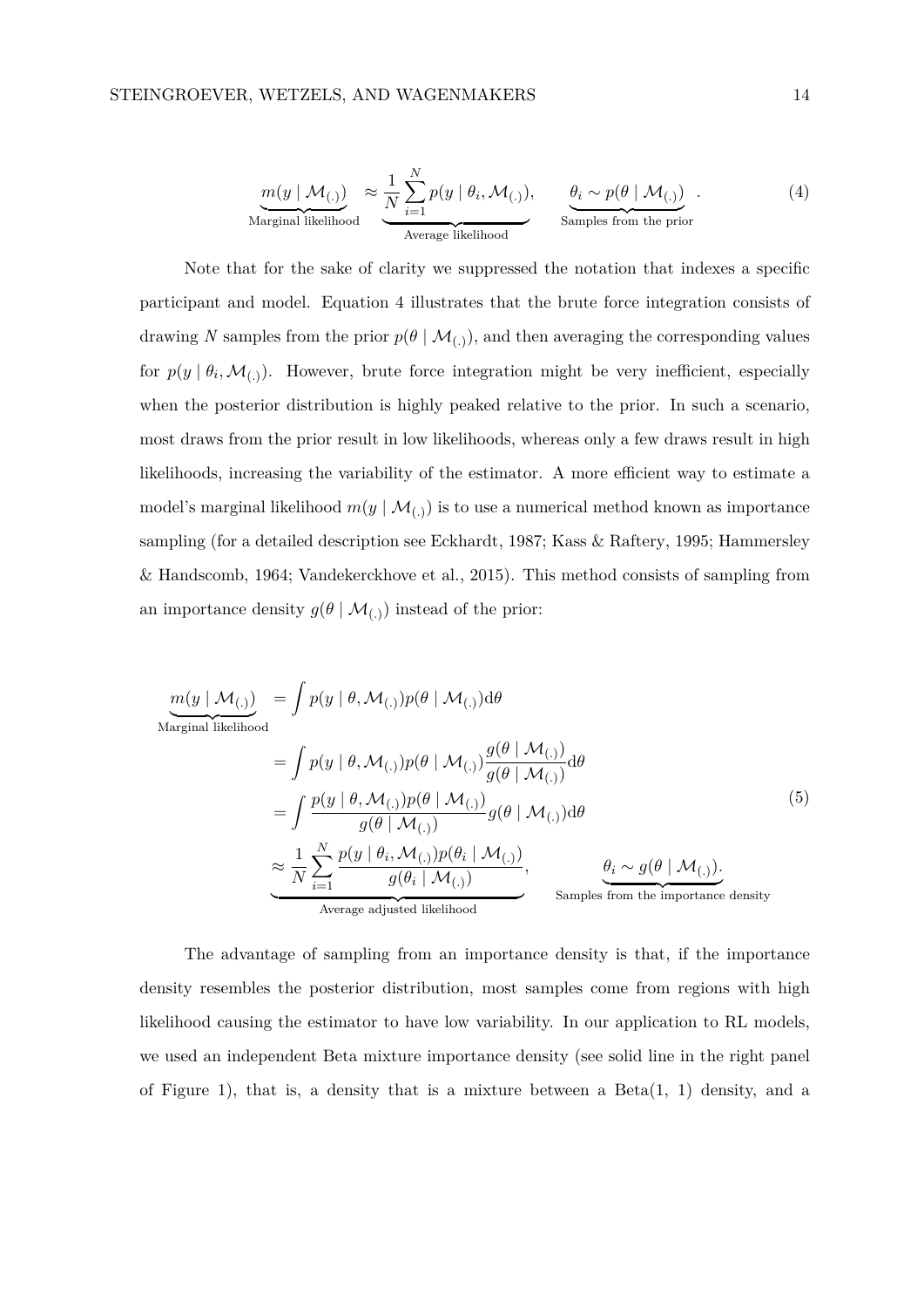

*Figure 1*. Two different importance sampling densities (solid lines) for the posterior distribution (dashed lines) of the *a* parameter in the EV model. Left panel: a Beta posterior importance density (i.e., a Beta distribution that provides the best fit to the posterior); right panel: a Beta mixture importance density (i.e., a mixture of the uniform Beta density and the Beta posterior density, with a mixture weight  $w_{IS} = 0.2$  on the uniform component).

Beta density that provides the best fit to the posterior (see left panel of Figure 1). The Beta mixture importance density has several advantages: It is an importance density that strongly resembles the posterior, is easy to evaluate, and is easy to sample from (Vandekerckhove et al., 2015). In addition, this importance density has tails that are fatter than those of the posterior, which is beneficial because thin tails cause the estimate to have high variance (Vandekerckhove et al., 2015). Finally, the Beta mixture importance density is a good candidate distribution because it is restricted to the [0, 1] range, just as the parameters from the models under scrutiny.<sup>3</sup> In our subsequent analyses, we drew  $N = 20,000$  samples from the Beta mixture importance density, and set the mixture weight for the uniform component to  $w_{IS} = 0.10$ . The supplemental materials provide a recipe on how to obtain Bayes factors with importance sampling.

<sup>3</sup>Parameters with different ranges (see Table 2) were transformed to the [0*,* 1] interval, and were only transformed back to their correct ranges after the analysis was complete.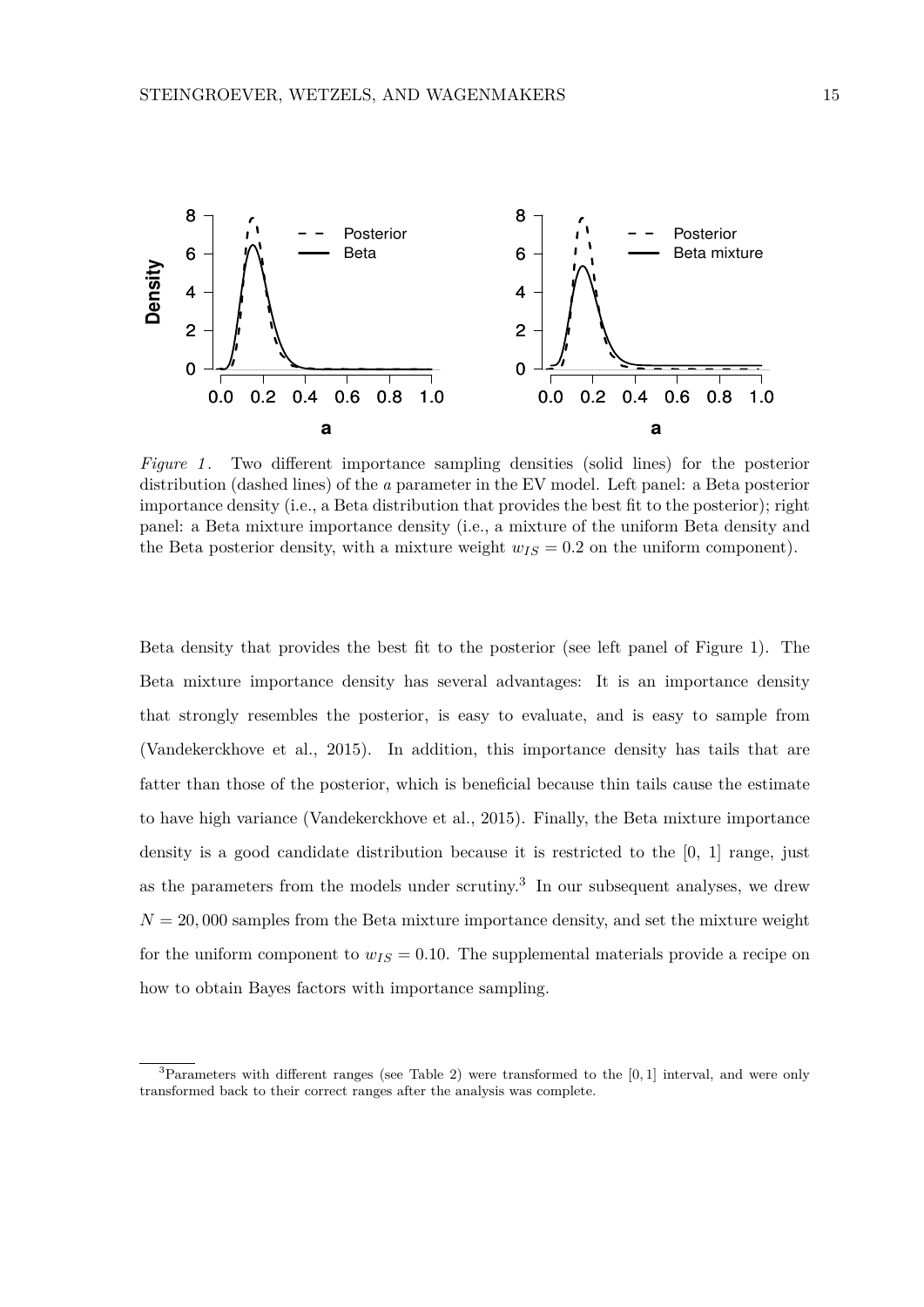## **Application to IGT Data from 771 Healthy Participants**

In the previous section we described how Bayes factors can be obtained with importance sampling in a relatively straightforward fashion. We now apply this methodology to a large IGT data pool consisting of 771 healthy participants from 11 different experiments in order to compare four RL models. Most of the data are published in Steingroever, Fridberg, et al. (in press). Below we first describe the details of the analysis procedure and then present the results.

## **Method**

We fit the four RL models to individual IGT data of 771 participants from 11 different studies (Table 3; for more details on the data sets, see the original studies, Steingroever, Fridberg, et al., in press, or Steingroever, Wetzels, Horstmann, et al., 2013, for details on five of the data sets). We fit the data of each participant using Stan (Stan Development Team, 2014a, 2014b; Hoffman & Gelman, 2014). For each parameter, we ran two Hamiltonian Monte Carlo (HMC) chains simultaneously. We used random starting values, and collected 5,000 samples of each chain after having discarded the first 1,000 samples of each chain

## Table 3

| Data sets used in this article. |  |
|---------------------------------|--|
|---------------------------------|--|

| Study                                                 | Number of participants | Number of IGT trials |
|-------------------------------------------------------|------------------------|----------------------|
| Busemeyer and Stout (2002)                            | 30                     | 100                  |
| Fridberg et al. (2010)                                | 15                     | 95                   |
| $H$ orstmann <sup>a</sup>                             | 162                    | 100                  |
| Kjome et al. $(2010)$                                 | 19                     | 100                  |
| Maia and McClelland (2004)                            | 40                     | 100                  |
| Steingroever, Pachur, Šmíra, and Lee (in preparation) | 70                     | 100                  |
| Premkumar et al. (2008)                               | 25                     | 100                  |
| Wetzels et al. $(2010)^b$                             | 165                    | 150                  |
| Wood et al. $(2005)$                                  | 153                    | 100                  |
| Worthy, Pang, and Byrne (2013)                        | 35                     | 100                  |
| Own unpublished data set                              | 57                     | 150                  |
| Total                                                 | 771                    |                      |

*<sup>a</sup>* Data collected by Annette Horstmann. These data were first published in Steingroever, Wetzels, Horstmann, et al. (2013).

<sup>*b*</sup> Data of four different conditions: Standard condition ( $N = 41$ ), rewards condition ( $N = 42$ ), updating condition  $(N = 41)$ , and consistency condition  $(N = 41)$ .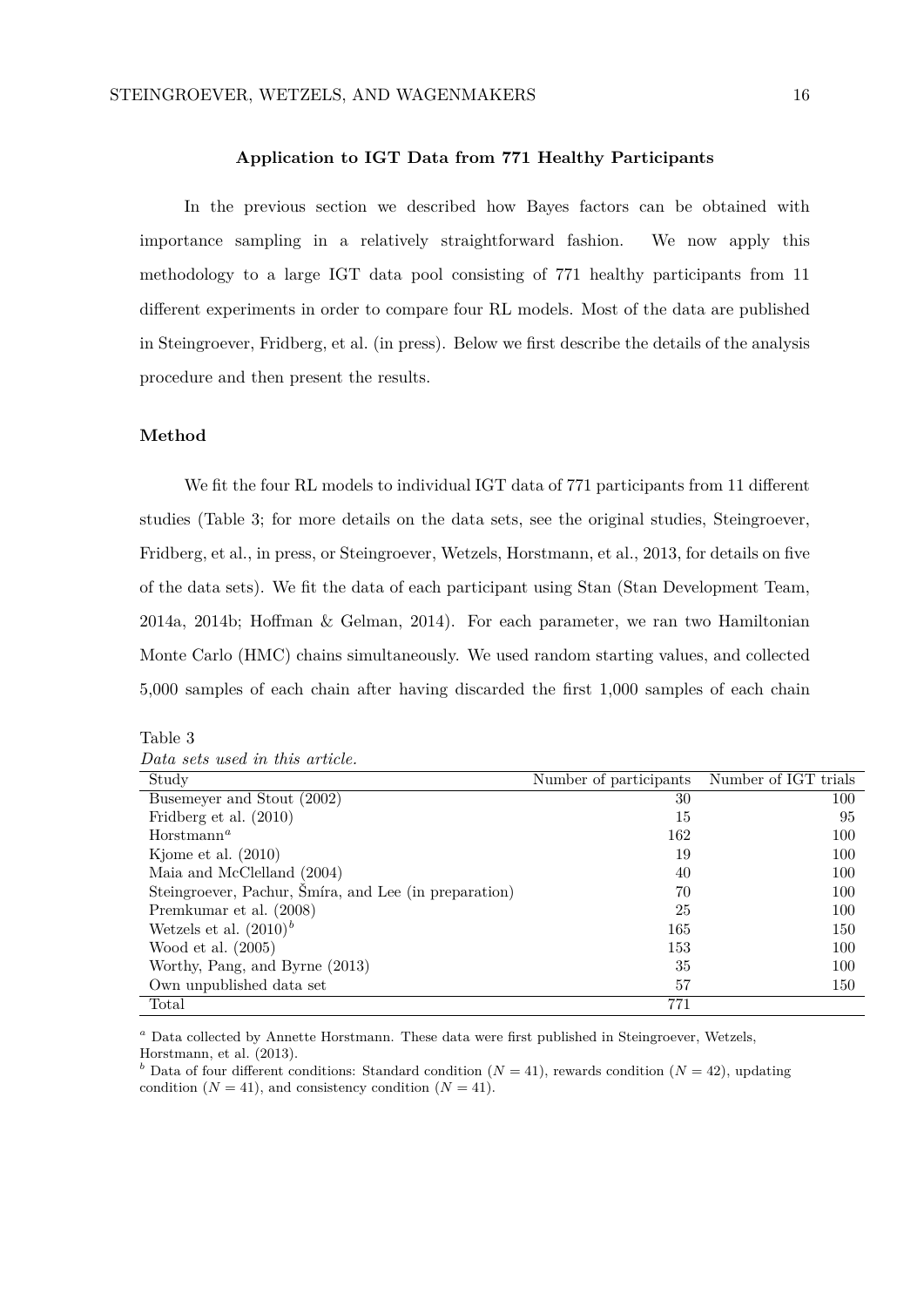as burn-in. We assigned uniform priors  $(i.e., U(0,1))$  to all model parameters; parameters with different ranges (see Table 2) were transformed to the [0*,* 1] interval, and were only transformed back to their correct ranges after the analysis was complete. All code is available on www.helensteingroever.com.

To assess whether the chains of all parameters had converged successfully from their starting values to their stationary distributions, we assessed convergence with the  $\hat{R}$  statistic (Gelman & Rubin, 1992). The  $\hat{R}$  statistic is a formal diagnostic measure of convergence that compares the between-chain variability to the within-chain variability. Values close to 1*.*0 indicate convergence to the stationary distribution, whereas values greater than 1*.*1 generally indicate inadequate convergence.

If a data set resulted in posterior distributions with  $\hat{R}$  statistics larger than 1.05, we fitted the corresponding data set again with an additional 5,000 samples per chain. We repeated this process until all  $\hat{R}$  statistics of that data set were smaller than 1.05.

For each of the 771 participants, we quantified the relative support for each of the four RL models by computing the Bayes factor using the method of importance sampling.<sup>4</sup> For each participant we obtained  $\begin{pmatrix} 4 \\ 2 \end{pmatrix}$  $\binom{4}{2}$  = 6 Bayes factors (where 4 is the number of RL models that we compare here). We summarize the results by presenting histograms of the Bayes factors across all participants, and violin plots of the posterior model probabilities. Using equal model priors, the posterior model probability of model  $\mathcal{M}_{\langle}$  given data *y* is defined by:

$$
P(\mathcal{M}_{(.)} \mid y) = \frac{\text{BF}_{(.)B}}{\sum_{j=1}^{4} \text{BF}_{jB}},\tag{6}
$$

where *B* indicates the reference model which can be any of the four RL models (Berger & Molina, 2005). We also used these subject-specific posterior model probabilities to determine the most likely model for each participant. This allowed us to report the percentage of participants for whom each of the four RL models has the largest posterior

<sup>&</sup>lt;sup>4</sup>A model comparison study using BIC for the same models and data pool as used in this article can be found in the supplemental materials.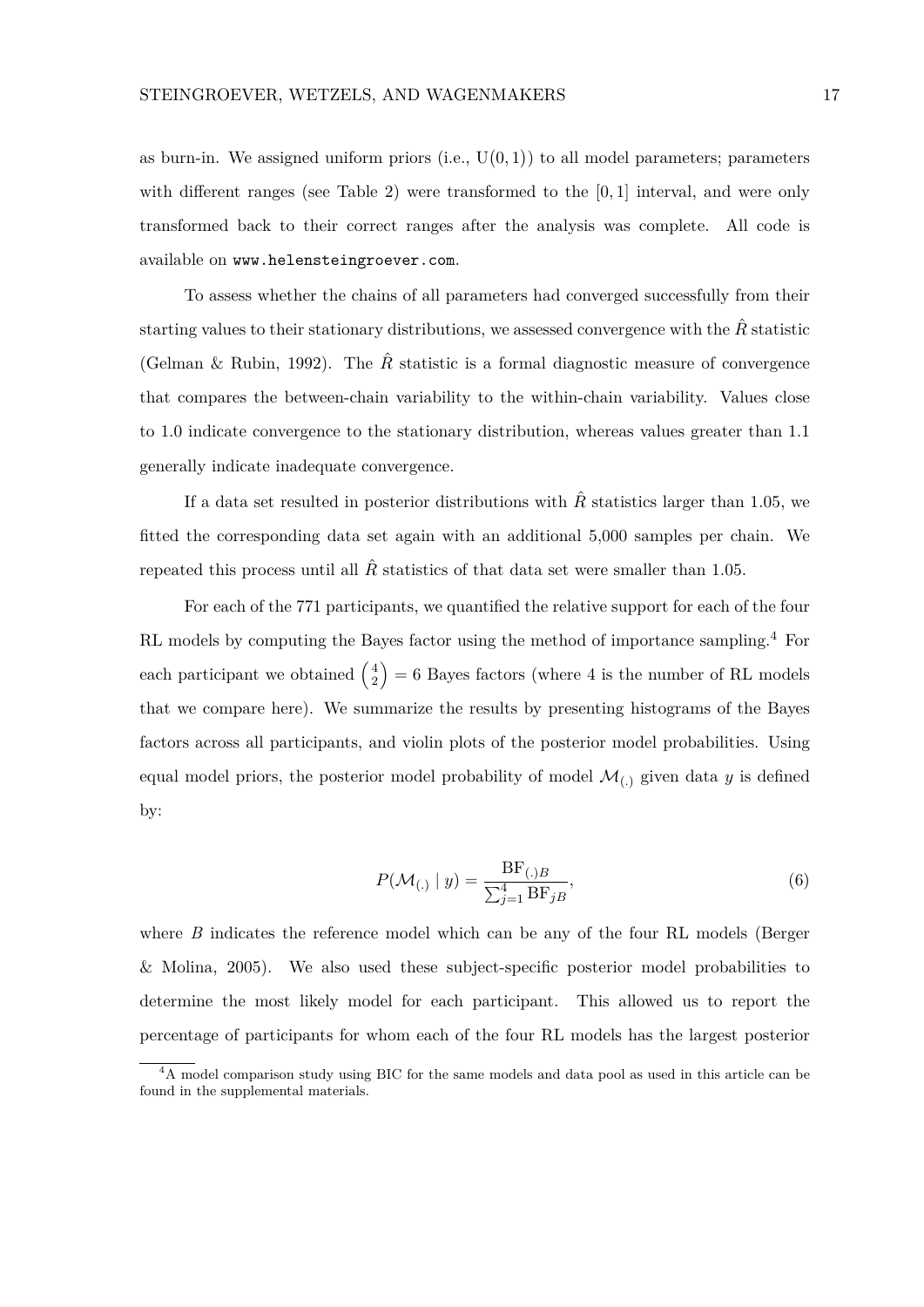model probability.

#### **Results**

Before applying our implementation of importance sampling to each of the 771 individual data sets, we checked the adequacy of our implementation by comparing it to the Savage-Dickey density ratio test,<sup>5</sup> and by conducting a model recovery study (see supplemental materials). In addition, we checked the adequacy of our implementation by varying the mixture weight *wIS*, and the number of draws *N* from the Beta mixture importance density.

Visual inspection of a sample of the HMC chains, and consideration of the  $\hat{R}$  statistics for all parameters (all parameters had  $\hat{R}$ <sup> $\alpha$ </sup> values below 1.05) suggest that the chains of all parameters had converged successfully from their starting values to their stationary distributions. In order to quantify the extent to which sampling error may perturb the Bayes factor estimates, we computed bootstrapped standard errors for each participant and each Bayes factor. For each Bayes factor comparison separately, Table 4 presents summary information based on the 771 individual standard errors. Specifically, Table 4 shows the median standard error, the standard error interquartile range, and the standard error 2.5% - 97.5% quantile range. Most standard errors are small relative to the Bayes factor, underscoring the precision of the estimates. However, for a few participants and model comparisons there remains some sampling uncertainty about the estimate of the Bayes factor as reflected by a large value of the 97.5% quantile. The results of our Bayes factor model comparison efforts are presented in Figures 2 and 3, and Table 5.

Figure 2 shows the distribution of the log Bayes factors of all participants for the six possible model comparisons. A positive  $log(BF_{12})$  indicates that the data are more likely to occur under the first model than under the second model, whereas a negative  $log(BF_{12})$ indicates that the data are more likely to occur under the second model than under the first

<sup>&</sup>lt;sup>5</sup>Note that the Savage-Dickey density ratio test offers a method to compute Bayes factors, but only for *nested* models. We therefore had to construct nested models by fixing one of the model parameters. See supplemental materials for a more detailed explanation and the results.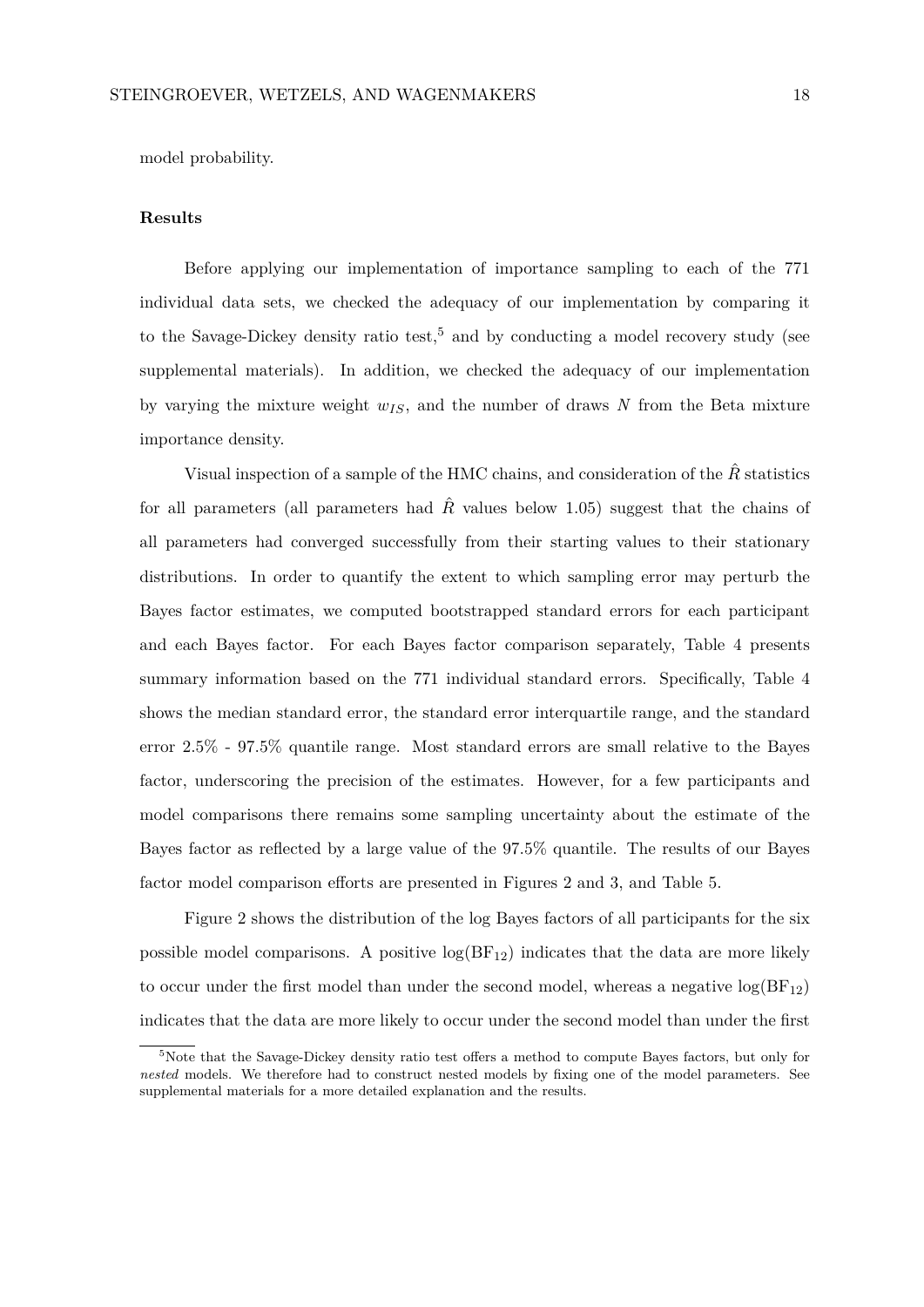

*Figure 2*. Histograms of the log(BF) for pairwise comparison of four RL models applied to the IGT data from each of 771 participants. A positive  $log(BF_{12})$  indicates that the data are more likely to occur under the first model than under the second model, whereas a negative  $log(BF_{12})$  indicates that the data are more likely to occur under the second model. Note that a log(BF) of 20 corresponds to a BF of almost 500 million, and that Jeffreys (1961) considers as extreme evidence a Bayes factor larger than 100 (i.e.,  $log(BF) > 4.6$ ). The header of each histogram presents the percentage of participants for whom the data are more likely to occur under the corresponding model.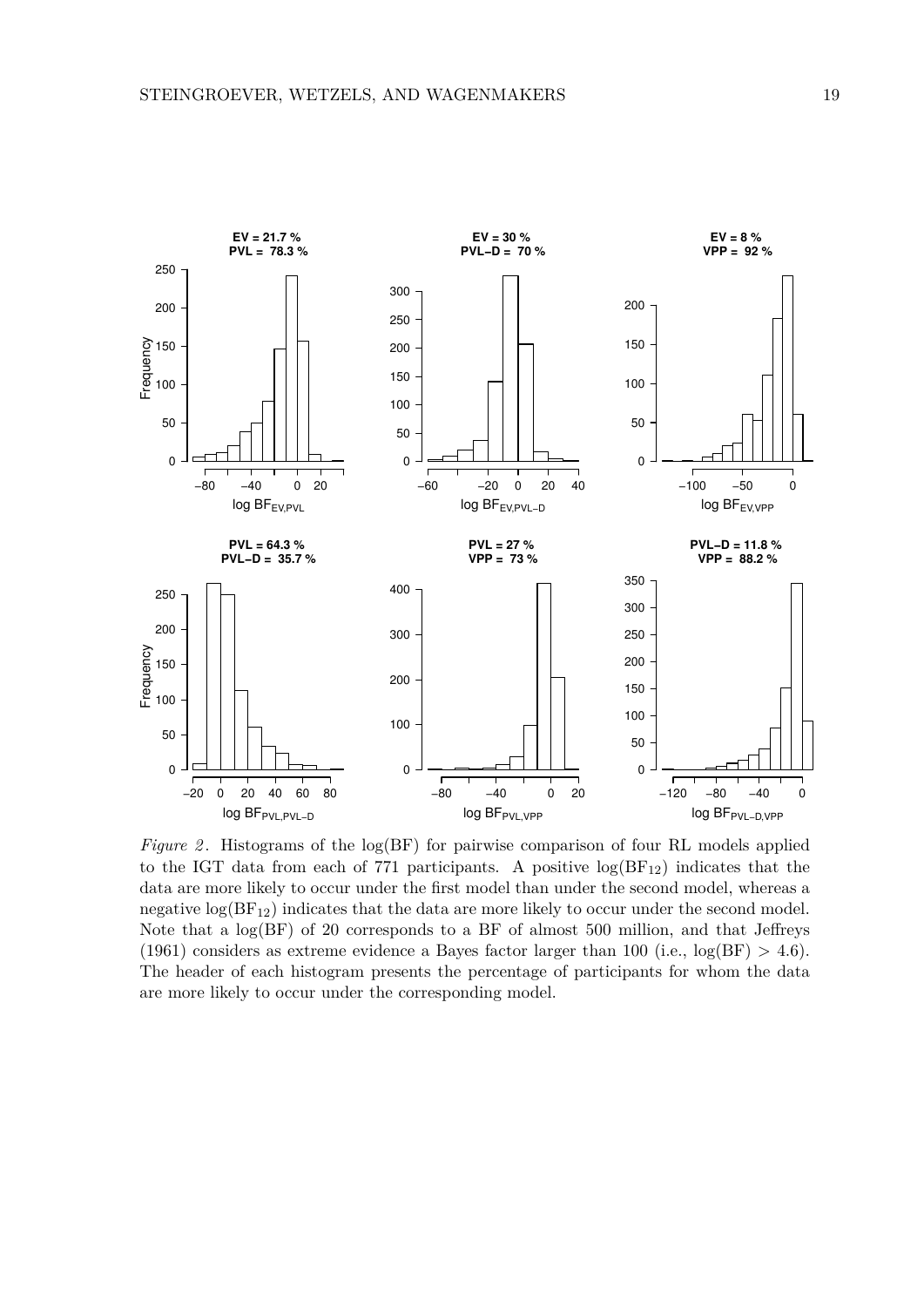| Table |  |
|-------|--|
|-------|--|

*Median, 25% to 75% quantile range (i.e., interquartile range), and 2.5% to 97.5% quantile range of the standard error of the Bayes factor estimates. The standard error is presented as percentage of the Bayes factor.*

|                      | median | $25\%$ , 75% quantile | $2.5\%$ , 97.5% quantile |
|----------------------|--------|-----------------------|--------------------------|
|                      | [%]    | [%]                   | [%]                      |
| $SE(BF_{EV,PVL})$    | 1.89   | [1.36, 2.77]          | [0.93, 7.92]             |
| $SE(BF_{EV,PVL-D})$  | 2.21   | [1.54, 3.55]          | [1.05, 12.32]            |
| $SE(BF_{EV,VPP})$    | 5.69   | [4.03, 8.06]          | [2.14, 23.70]            |
| $SE(BF_{PVL,PVL-D})$ | 2.13   | [1.54, 3.26]          | [1.10, 8.71]             |
| $SE(BF_{PVL,VPP})$   | 5.47   | [4.00, 7.97]          | [2.09, 22.34]            |
| $SE(BF_{PVL-D,VPP})$ | 5.74   | [4.27, 8.27]          | [2.25, 22.83]            |

model. The header of each histogram presents the percentage of participants for whom the data are more likely to occur under model  $\mathcal{M}_1$  than model  $\mathcal{M}_2$ .

The top left panel of Figure 2, for example, shows that the data of 78.3% of the participants are more likely to occur under the PVL model than under the EV model. From this panel, it is also evident that the degree of evidence in favor of the PVL model is in general very strong, but also differs greatly across participants: 31% of the participants have a log Bayes factor in favor of the PVL model in between −10 and 0, 29% of the participants have a log Bayes factor in favor of the PVL model in between −30 and −10, and 18% of the participants have a log Bayes factor in favor of the PVL model in between −80 and −30. Note that, first, the smaller the log Bayes factor, the stronger the evidence in favor of the PVL model; second, a  $log(BF)$  of  $-20$ , for example, corresponds to a Bayes factor of almost 500 million in favor of the PVL model; finally, Jeffreys (1961) considers as extreme evidence a Bayes factor larger than 100 (i.e.,  $log(BF) > 4.6$ ). Thus, more than 47% of the participants provide extreme evidence in favor of the PVL model. In the case of the participants that provide evidence in favor of the EV model (i.e., those participants that have a positive log Bayes factor), the differences across participants are much smaller (i.e., the largest Bayes factor is below 40), and most of these participants (i.e., 20%) have a log Bayes factor between 0 and 10, and none has a log Bayes factor in favor of the EV model larger than 40.

Taking all panels together, Figure 2 suggests that, among the four RL models, the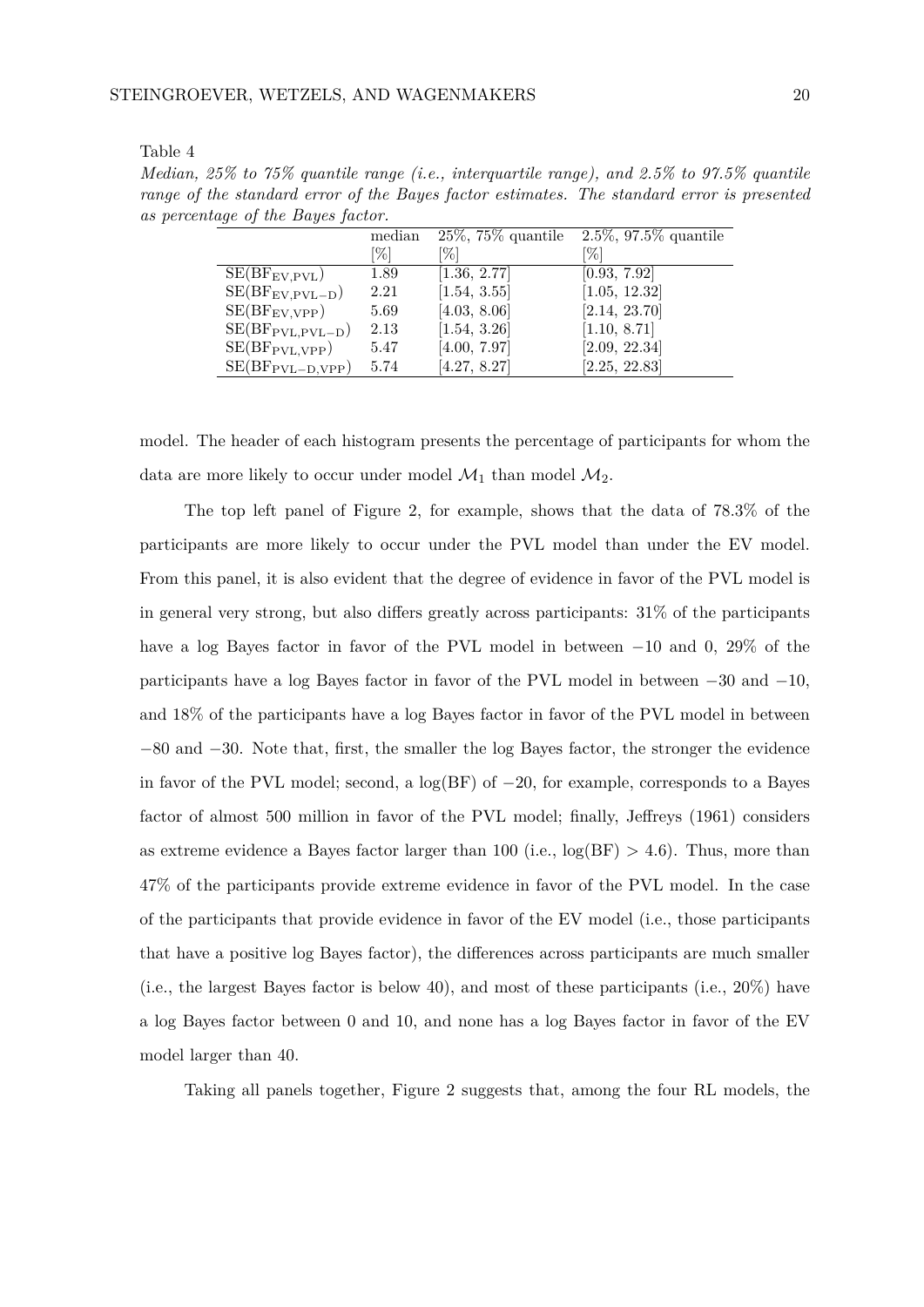Table 5

*Median posterior model probabilities (MPMP; note that these need not sum to 1), and percentage of participants for whom the corresponding model has the largest posterior model probability. Grey shaded cells refer to the best model.*

|            | <b>MPMP</b> |    |
|------------|-------------|----|
| EV         | .00         |    |
| PVL        | .04         | 25 |
| PVL-Delta  | .00         | Q  |
| <b>VPP</b> | .64         | 59 |

data provide the most evidence for the VPP model, and the least evidence for the EV model. In addition, the data provide more evidence for the PVL model than for the PVL-Delta model. It is also evident that the data of many participants provide extreme evidence for a particular model.

The findings from Figure 2 are corroborated by Table 5. The second column of Table 5 shows the median posterior model probabilities, and the third column shows the percentage of participants for whom the corresponding model has the largest posterior model probability. It is evident that the VPP model is supported the most; that is, the data from 59% of the participants provide the most evidence for the VPP model. The PVL model is favored by the second largest proportion of the participants (i.e., 25%). Only a minority of participants provides the strongest evidence for the EV and PVL-Delta model (i.e., 7% and 9%, respectively) suggesting that the data provide weak evidence for the EV and PVL-Delta models. These findings are confirmed by the median posterior model probabilities presented in the second column of Table 5; in general, the VPP model is supported most, followed by the PVL model.

The distributions of individual posterior model probabilities are visualized in Figure 3, which presents violin plots of the 771 posterior model probabilities for each of the four RL models. The dots indicate the median posterior model probability (cf. second column of Table 5), and the boxes indicate the interquartile range (i.e., the distance between the .25 and .75 quantiles). From Figure 3, it is evident that in the case of the EV, PVL, and PVL-Delta models, the individual posterior model probabilities follow a right skewed distribution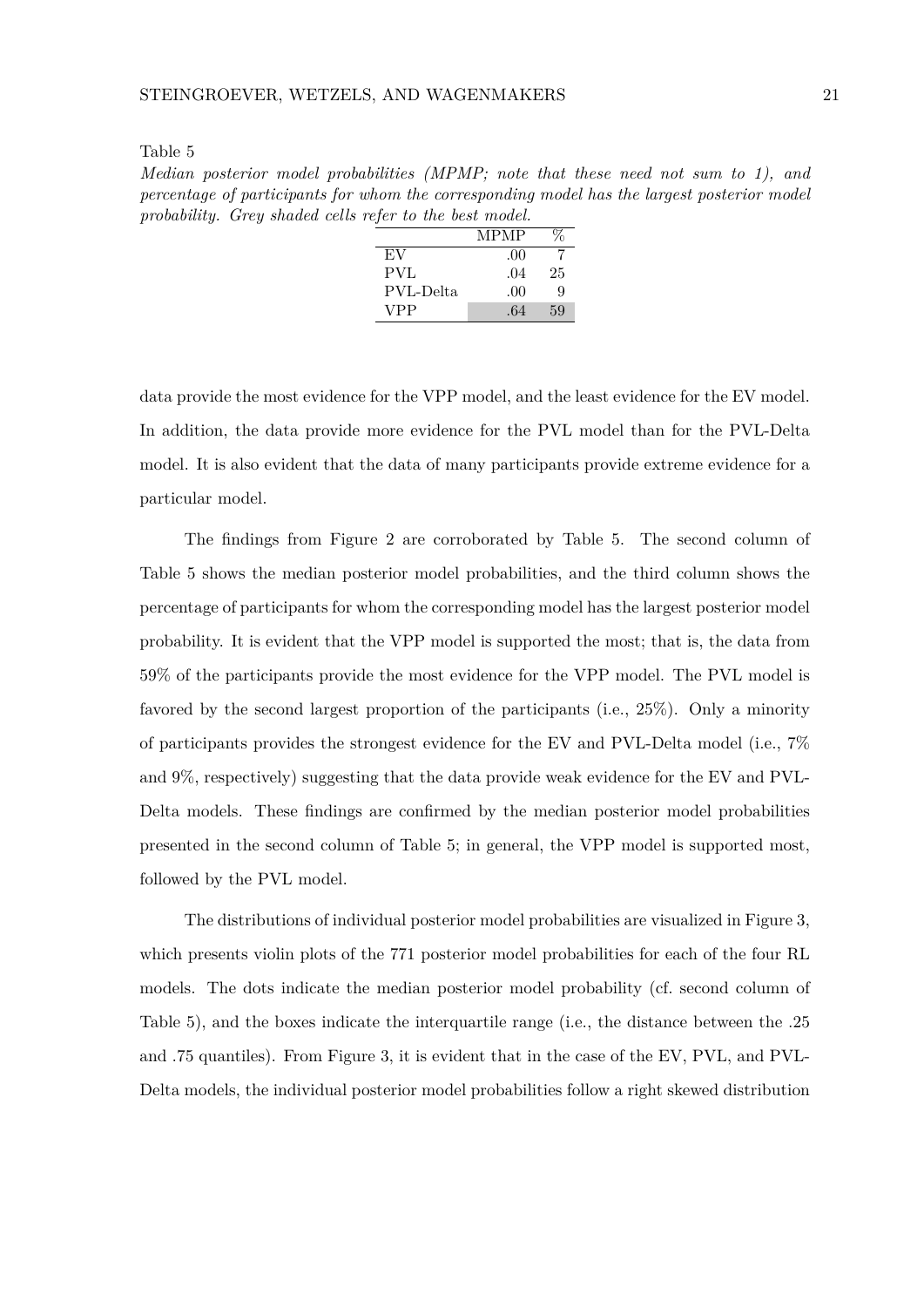

*Figure 3* . Distribution of the posterior model probabilities of 771 participants derived with importance sampling. Each violin plot shows the distribution of posterior model probabilities for one model. The dots indicate the median posterior model probability (cf. second column of Table 5), and the boxes indicate the interquartile range (i.e., the distance between the .25 and .75 quantiles).

suggesting that the data of most participants provide little evidence for these models, but that there are also a few participants who provide medium to strong evidence for either the the EV, PVL, or PVL-Delta model. It is also evident that the tail of the distribution in the case of the EV and PVL-Delta models is thinner than in the case of the PVL model. This suggests that there are more participants who provide strong evidence for the PVL model then for the EV and PVL-Delta models. In the case of the VPP model, the distribution of the posterior model probabilities is bimodal with the right mode being more pronounced than the left mode. This distribution suggests that the evidence for the VPP model differs greatly across participants, but that most participants provide compelling evidence in favor of the VPP model.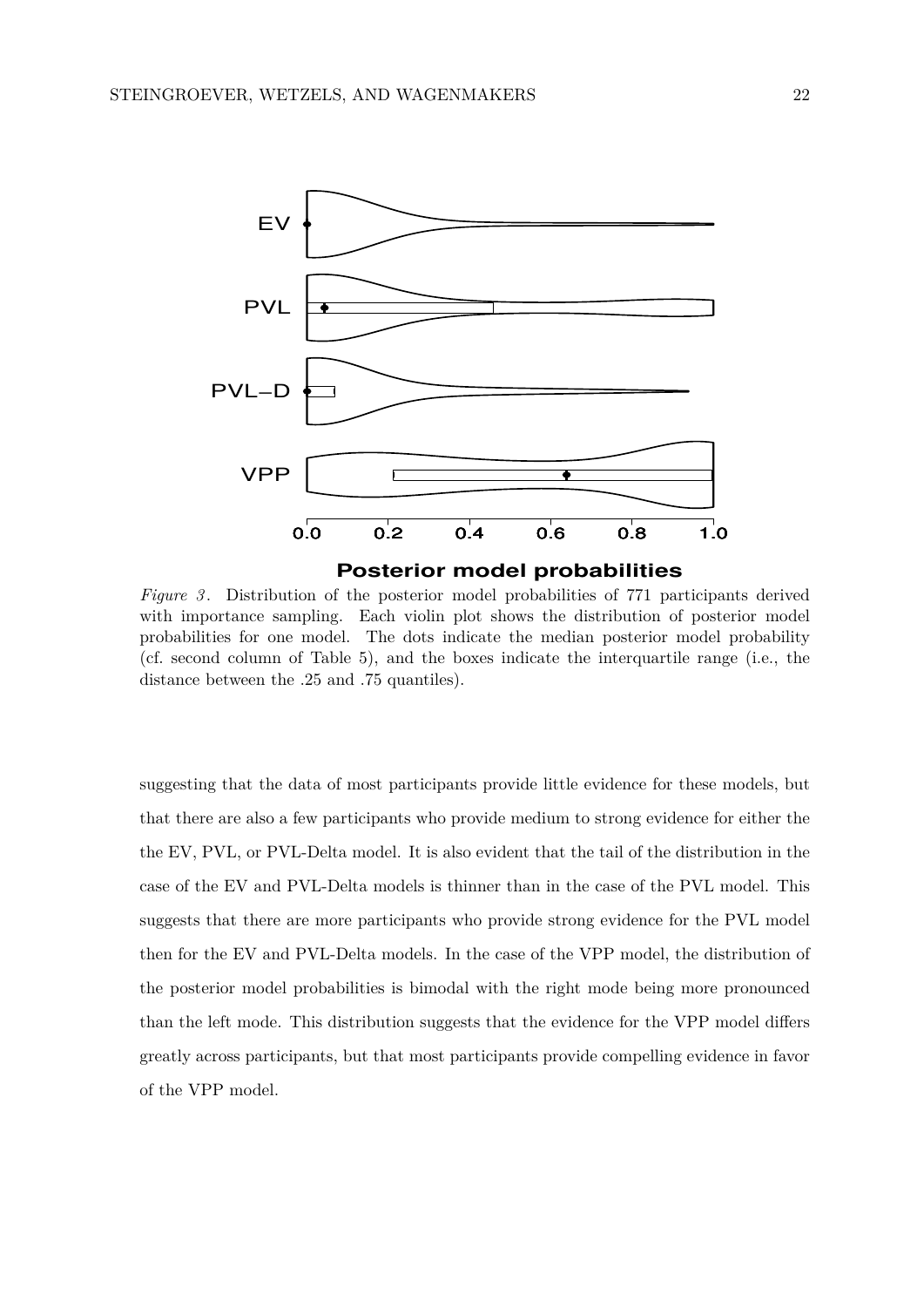#### **Discussion**

In this article, we illustrated how Bayes factor analyses can be performed to compare four RL models of the Iowa gambling task using a large data pool with 771 participants from 11 studies. The overall results provided strong evidence for the VPP model, moderate evidence for the PVL model, but weak evidence for the EV and PVL-Delta models.

The possibility to obtain Bayes factors for RL models is an important contribution to the ongoing model comparison efforts in the RL literature. The most popular method to compare RL models for the IGT is the BIC post hoc fit criterion (i.e., Ahn et al., 2008; Busemeyer & Stout, 2002; Fridberg et al., 2010; Worthy, Hawthorne, & Otto, 2013; Yechiam & Busemeyer, 2005; Yechiam & Ert, 2007; Yechiam & Busemeyer, 2008). This method implements the tradeoff between goodness-of-fit and parsimony. However, the current implementation of the BIC post hoc fit criterion takes only one dimension of model complexity into account, that is, the number of free parameters. The Bayes factor, on the other hand, implicitly and automatically considers three dimensions of model complexity: (1) the number of free parameters, (2) the functional form of the model, and (3) the extension of the parameter space (e.g., Busemeyer et al., in press; Myung & Pitt, 1997). Thus, the Bayes factor offers the opportunity for a more comprehensive and sophisticated implementation of the BIC post hoc fit criterion. In fact, a model comparison study using the BIC post hoc fit criterion for the same models and data pool as used in this article (see supplemental materials), shows that, for the models and data pool under consideration, the BIC post hoc fit criterion does not offer a good approximation of the Bayes factor; according to the BIC post hoc criterion the PVL model should be preferred over the VPP, PVL-Delta, and EV models. This analysis nicely illustrates the critique of the BIC that it prefers simple models that underfit the data (Burnham & Anderson, 2002). In this particular case, among the four models, the VPP model receives the strongest punishment for having relatively many parameters; however our Bayes factor analysis reveals that for this specific model comparison exercise, the number of free parameters alone is a limited and possibly misleading index of model complexity.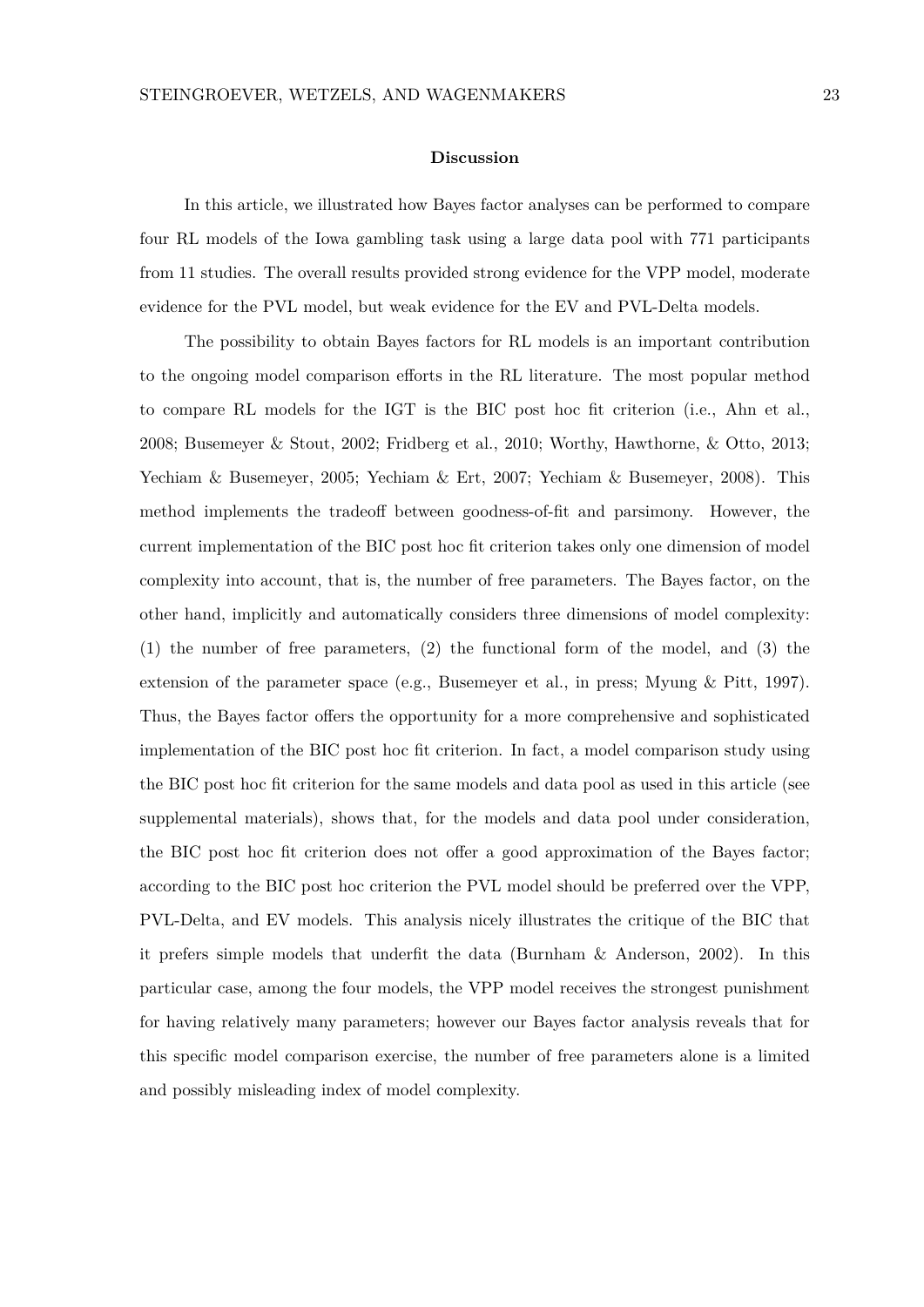Despite the many advantages of the Bayes factor, it should be stressed that the Bayes factor only considers relative model adequacy. When the Bayes factor expresses an extreme preference for model  $\mathcal{M}_1$  over model  $\mathcal{M}_2$ , this does not mean that model  $\mathcal{M}_1$  fits the data at all well (Vandekerckhove et al., 2015). In addition, results from a model comparison based on Bayes factors depend on the specifics of the data set under consideration. Thus, in order to obtain a more complete account of the relative and absolute adequacy of the models under consideration, a Bayes factor analysis needs to be conducted in combination with other analyses featuring both relative and absolute indices of model adequacy (e.g., Ahn et al., 2008; Steingroever et al., 2014; Worthy, Pang, & Byrne, 2013; Yechiam & Busemeyer, 2005).

For example, crucial additional dimensions that a model comparison study should consider are parameter recovery, test of parameter consistency, test of generalizability, and test of specific influence (e.g., Ahn et al., 2008, 2011; Steingroever, Wetzels, & Wagenmakers, 2013b; Wetzels et al., 2010; Yechiam & Ert, 2007; Yechiam & Busemeyer, 2008). We briefly discuss these alternative methods in turn. First, among the most fundamental requirements of model adequacy is accurate parameter recovery. Accurate parameter recovery means that when fitting a model to a synthetic data set that was generated by that same model, the parameter estimates converge to the true data-generating values (e.g., Ahn et al., 2011, 2014; Steingroever, Wetzels, & Wagenmakers, 2013b; Wetzels et al., 2010). Poor parameter recovery suggests that a model is not identifiable because there are several parameter combinations that are equally likely to have generated the data. If the true data-generating parameters cannot be identified in an idealized scenario (i.e., where the fitted model has also generated the data) this suggests that parameter estimates obtained from fitting real data may not be reliable indicators of the underlying psychological processes. Thus, if researchers wish to draw meaningful conclusions about the psychological processes underlying IGT performance, they should avoid a model with poor parameter recovery even if this model outperforms its competitors on other model comparison tests.

Second, the test of parameter consistency compares the correlations between model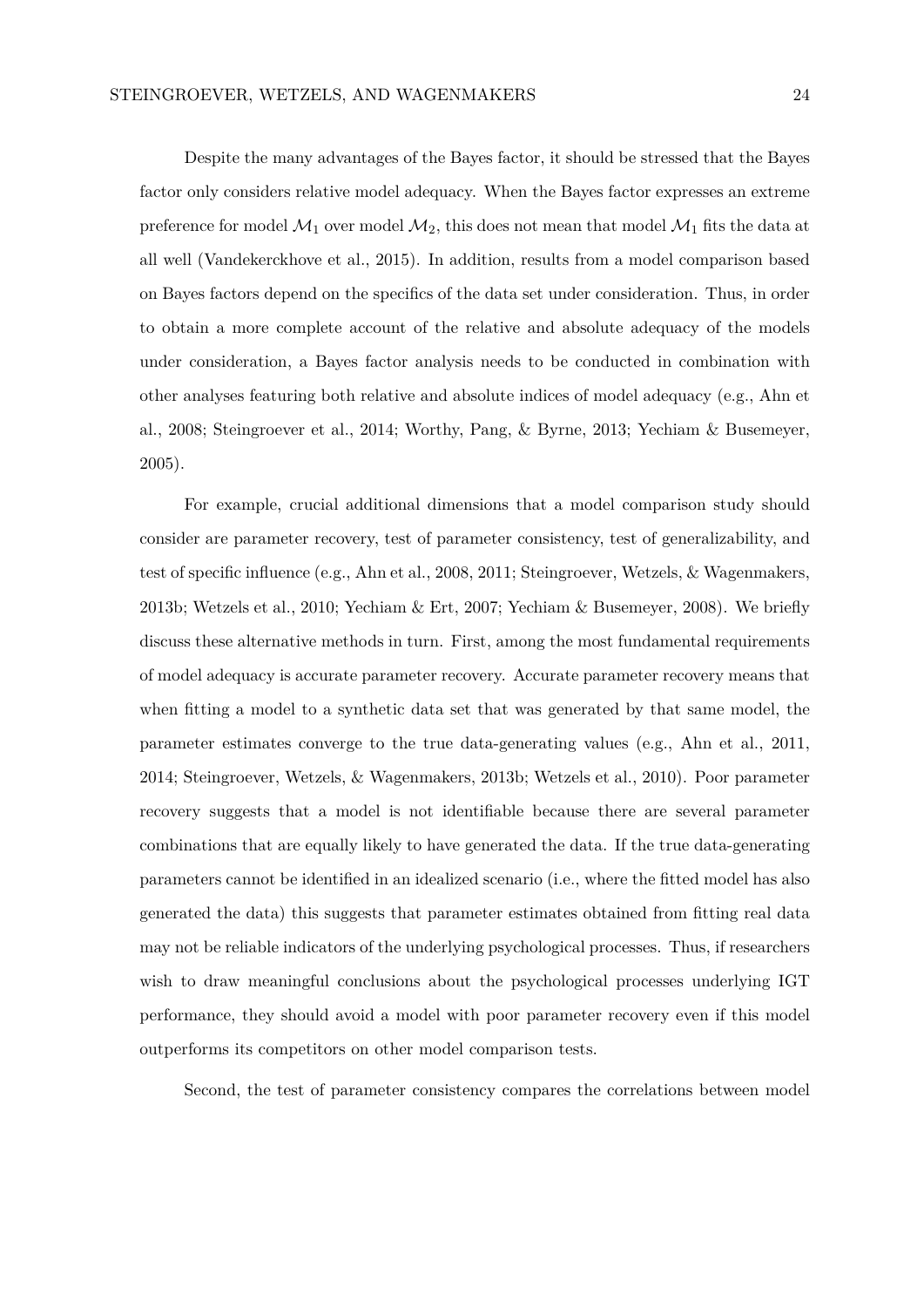parameters estimated in two different tasks that are intended to measure the same psychological processes (i.e., Yechiam & Busemeyer, 2008). Good parameter consistency suggests that the psychological processes driving the performance on both tasks are invariant across tasks, and that the model captures these psychological processes. Thus, good parameter consistency confirms the validity of the model parameters. Third, the test of generalizability also requires data from two different, but related tasks. However, this method assesses a model's predictions for the second task based on parameters estimated in the first task. This method can be implemented as a relative assessment (i.e., compared to a baseline model that makes random predictions for every trial; see Ahn et al., 2008; Yechiam & Ert, 2007; Yechiam & Busemeyer, 2008) or as an absolute assessment (i.e., compared to the observed choice proportions on the second task; see Ahn et al., 2008; Yechiam & Busemeyer, 2005). Thus, good performance on the test of generalizability suggests that the model can be used to make accurate predictions about the behavior of a decision maker in other situations confirming the validity of the model parameters. Finally, the test of specific influence assesses whether the model parameters indeed correspond to distinct psychological processes (i.e., Steingroever, Wetzels, & Wagenmakers, 2013b; Wetzels et al., 2010). In particular, it assesses whether experimental manipulations that were intended to affect the model parameters model are also reflected by the parameter estimates. If participants are, for example, distracted during the IGT by means of a filler task, this manipulation should be reflected by the parameter capturing to the memory process involved in IGT performance. To conclude, a good performance on the above methods suggests that the estimated model parameters can be used to draw meaningful conclusions about the psychological processes underlying performance on the IGT.

Finally, it should be stressed that a Bayes factor analysis should be accompanied by a robustness analysis (e.g., Kass & Raftery, 1995; Matzke et al., 2015; Wagenmakers, Wetzels, Borsboom, & van der Maas, 2011). The aim of such an analysis is to investigate the extent to which the conclusions are altered by the choice of different priors for the model parameters. The Bayes factor is sensitive to the prior distributions because the prior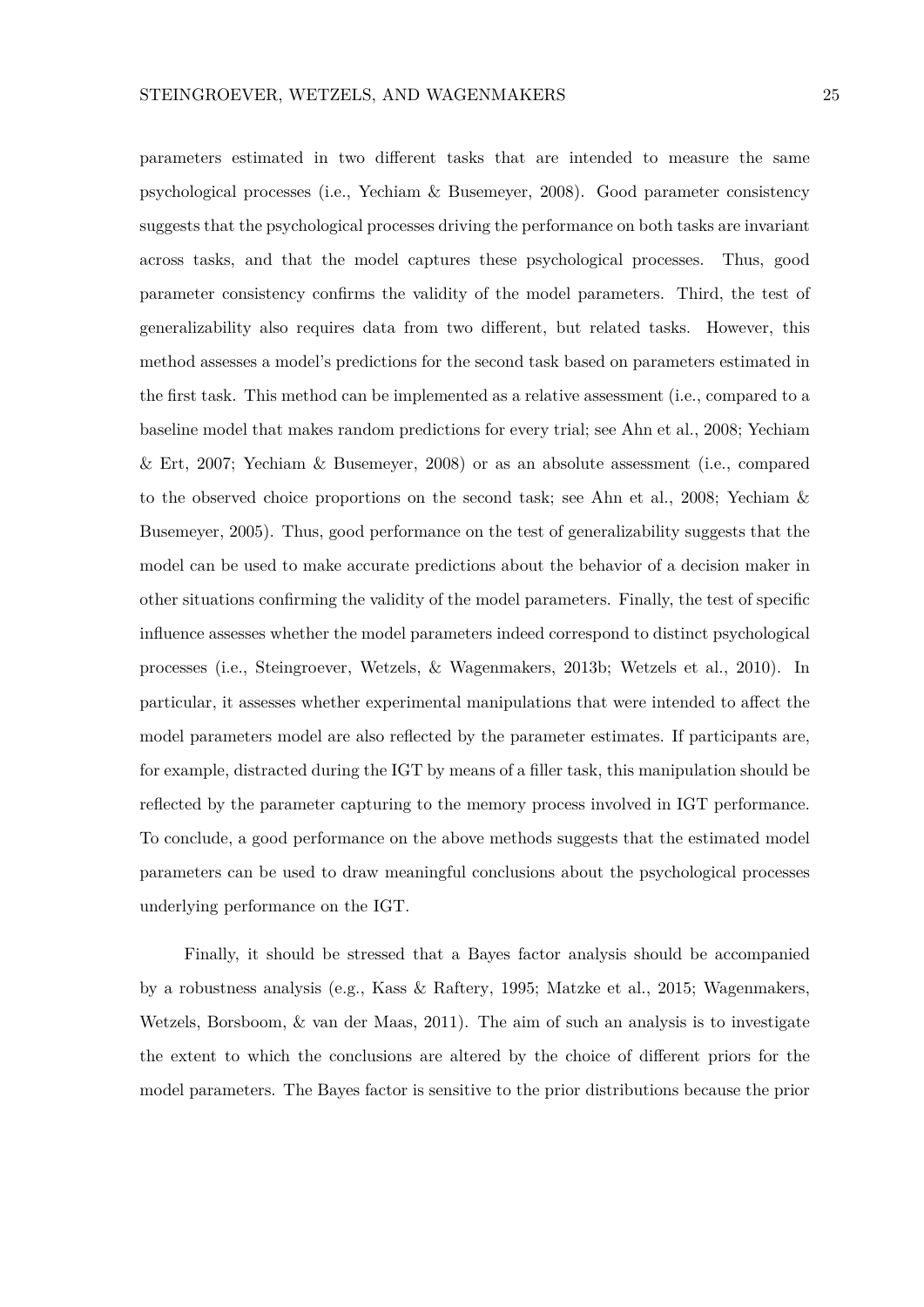is part of the marginal likelihood computation (Equation 3). In particular, the marginal likelihood is the likelihood of the data averaged across the entire parameter space, with the prior acting as averaging weights. In the supplemental materials, we present a robustness analysis which reveals that although different prior choices affect the exact value of the Bayes factors the qualitative conclusions are unaffected by the prior choice.

An interesting and challenging future direction is to derive Bayes factors for a hierarchical implementation of RL models. This allows a comparison of the models on the group-level instead of on the level of individual participants. Unfortunately, importance sampling for hierarchical models is not straightforward. The main reason for this is the increase in the number of estimated parameters. In the case of the individual-level implementation the dimension of the integral that we approximated with importance sampling equals the number of parameters (i.e., 3 in the case of the EV model up to 8 in the case of the VPP model). However, in the case of the hierarchical implementation, the dimension equals  $(2 + n) \times k$ , with *n* the number of participants and *k* the number of parameters.<sup>6</sup> For example, an experiment with 30 participants requires a hierarchical EV and VPP model with  $32 \times 3 = 96$  and  $32 \times 8 = 256$  parameters, respectively. Thus, a major challenge is to find a method that accurately approximates the marginal likelihood of the data of the entire group given a specific model. It is likely that future effort to approximate such high-dimensional integrals will involve more sophisticated sampling methods such as transdimensional Markov chain Monte Carlo (e.g., Green, 2003; Sisson, 2005). Finally, it should be kept in mind that one drawback of hierarchical models is that they do not account for the possibility that there can be different subgroups of participants—an issue that can be solved with mixture modeling (e.g., Huizenga, Crone, & Jansen, 2007; Konstantinidis, Speekenbrink, Stout, Ahn, & Shanks, 2014).

Our finding that the majority of the 771 healthy participants provided the strongest evidence for the VPP model suggests that the perseveration process –a process that is included in the VPP model, but not in the three other RL models– plays an important role

 $6$ We need to add two to the number of participants to also incorporate the group-level parameters.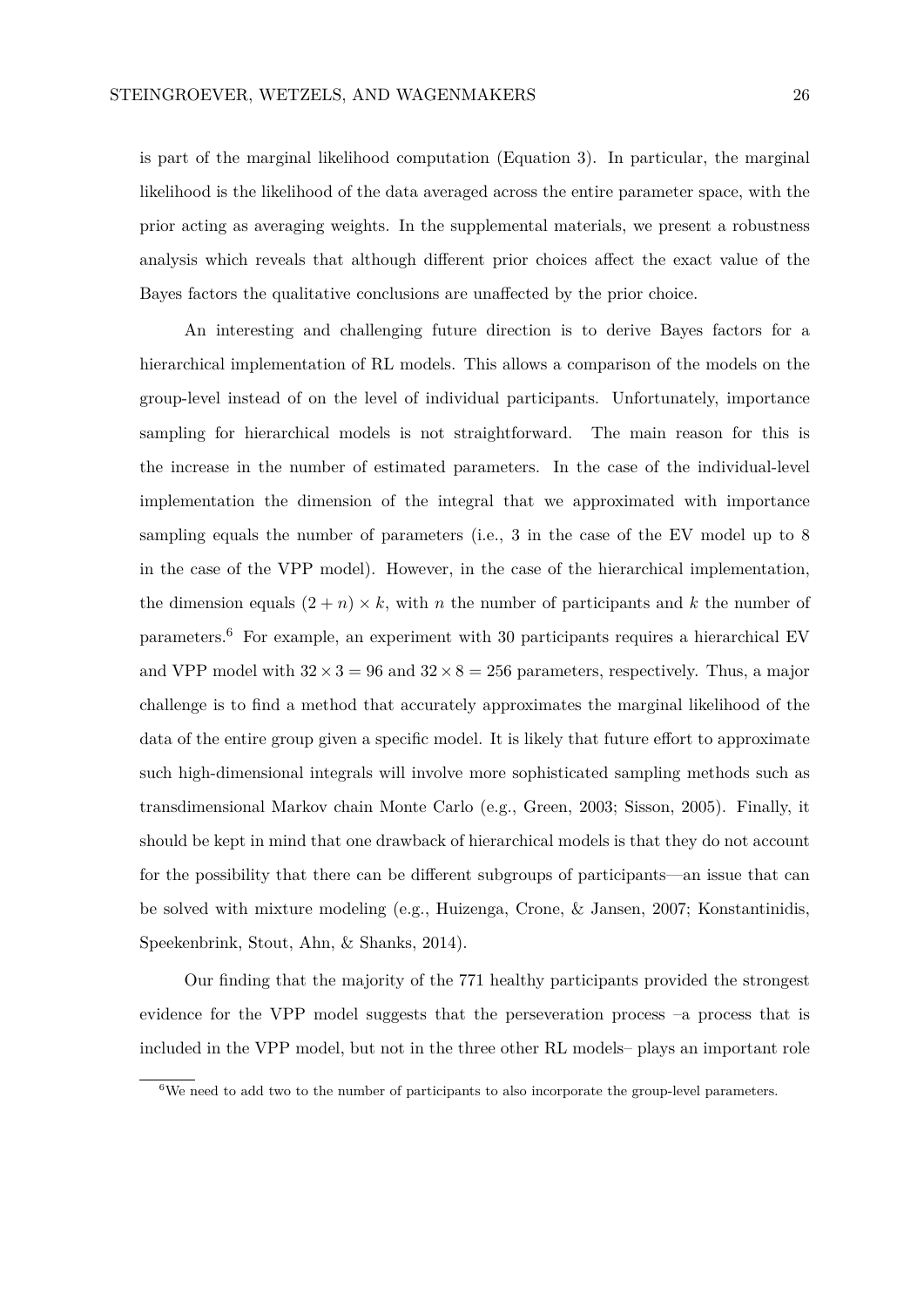in risky decision-making. However, as mentioned above, our Bayes factor analysis should not be considered in isolation of other model comparison methods. There are several findings that have raised some skepticism about the VPP model. In particular, Ahn et al. (2014) showed that among the EV, PVL, PVL-Delta, and VPP models, the VPP model had the worst simulation and parameter recovery performance. In addition, Ahn et al. (2014) showed that the posterior distributions of several VPP parameters were very broad. This suggests that some parameters of the VPP model might be hardly interpretable and might have little psychological value, and that a more thorough analysis of the validity of the VPP model is required (for validations of the EV, PVL, and PVL-Delta model see Ahn et al., 2011; Steingroever, Wetzels, & Wagenmakers, 2013b; Wetzels et al., 2010).

To conclude, Bayes factor analyses can be performed to compare RL models on the level of individual participants. Also demonstrated is that importance sampling offers an efficient way to obtain individual-participant Bayes factors for RL models, and that, for the models and data under consideration, the BIC post hoc fit criterion does not offer a good approximation of the Bayes factor. Our data provide strong evidence for the VPP model, moderate evidence for the PVL model, but weak evidence for the EV and PVL-Delta models. Future efforts should be made to more thoroughly validate the VPP model and to derive Bayes factors for hierarchical models.

## **Acknowledgements**

This publication was supported by an ERC grant from the European Research Council; the Stan program was supported by the U.S. Department of Education for developing models for education research. We thank Busemeyer and Stout (2002), Fridberg et al. (2010), Annette Horstmann, Kjome et al. (2010), Maia and McClelland (2004), Thorsten Pachur, Premkumar et al. (2008), Wood et al. (2005), and Worthy, Pang, and Byrne (2013) for providing the data used in this article.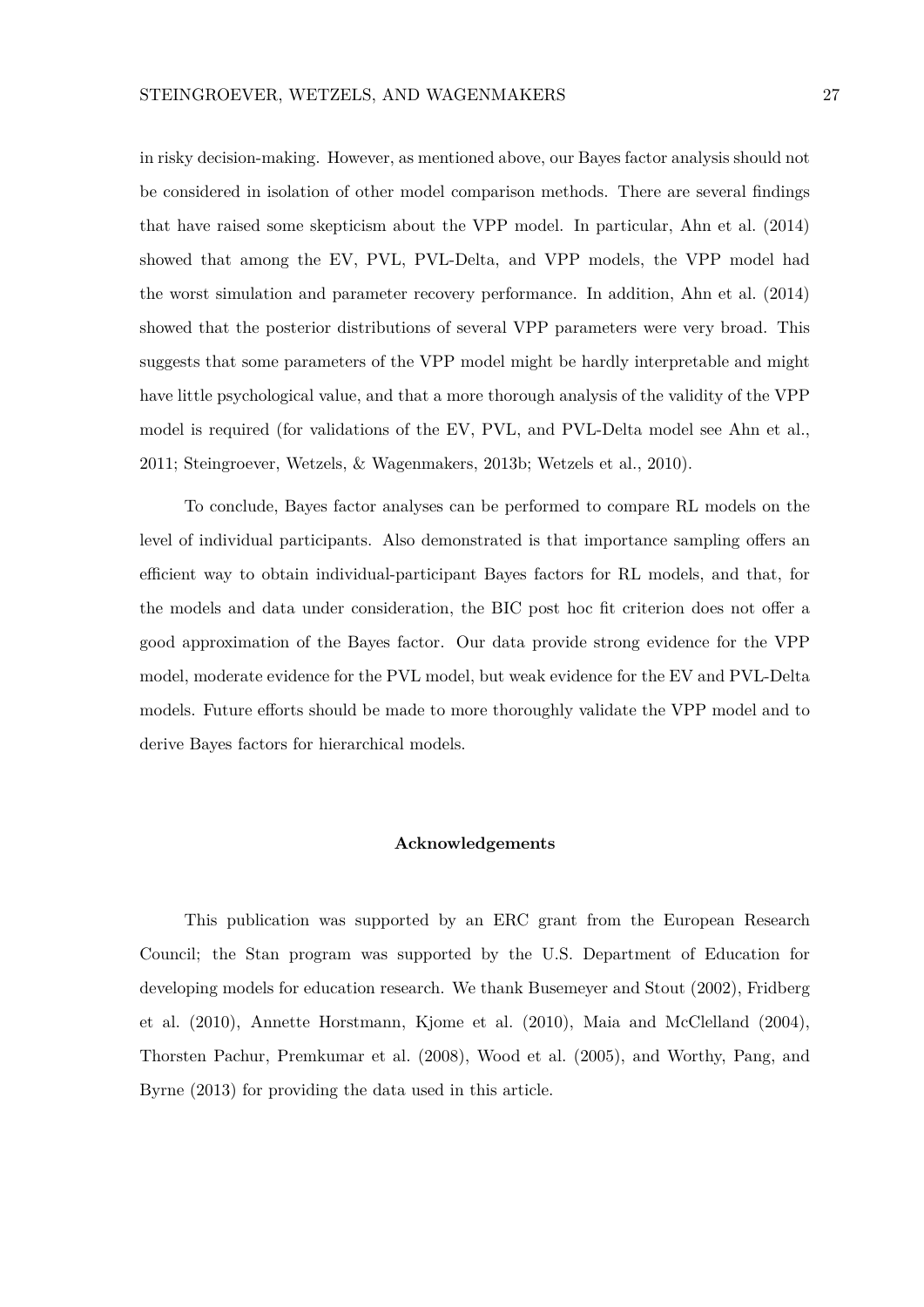#### References

- Ahn, W.-Y., Busemeyer, J. R., Wagenmakers, E.-J., & Stout, J. C. (2008). Comparison of decision learning models using the generalization criterion method. *Cognitive Science*, *32* , 1376 - 1402.
- Ahn, W.-Y., Krawitz, A., Kim, W., Busemeyer, J. R., & Brown, J. W. (2011). A model-based fMRI analysis with hierarchical Bayesian parameter estimation. *Journal of Neuroscience Psychology and Economics*, *4* , 95 - 110.
- Ahn, W.-Y., Vasilev, G., Lee, S. H., Busemeyer, J. R., Kruschke, J. K., Bechara, A., & Vassileva, J. (2014). Decision-making in stimulant and opiate addicts in protracted abstinence: evidence from computational modeling with pure users. *Frontiers in Psychology*, *5* .
- Bechara, A., Damasio, A. R., Damasio, H., & Anderson, S. W. (1994). Insensitivity to future consequences following damage to human prefrontal cortex. *Cognition*, *50* , 7 - 15.
- Bechara, A., Damasio, H., Tranel, D., & Damasio, A. R. (1997). Deciding advantageously before knowing the advantageous strategy. *Science*, *275* , 1293 - 1295.
- Berger, J. O., & Molina, G. (2005). Posterior model probabilities via path-based pairwise priors. *Statistica Neerlandica*, *59* , 3 - 15.
- Burnham, K. P., & Anderson, D. R. (2002). *Model selection and multimodel inference: A practical information-theoretic approach*. Springer, New York.
- Busemeyer, J. R., Stout, J., & Finn, P. (2003). Using computational models to help explain decision making processes of substance abusers. In D. Barch (Ed.), *Cognitive and affective neuroscience of psychopathology.* New York: Oxford University Press.
- Busemeyer, J. R., & Stout, J. C. (2002). A contribution of cognitive decision models to clinical assessment: Decomposing performance on the Bechara gambling task. *Psychological Assessment*, *14* , 253 - 262.
- Busemeyer, J. R., Wang, Z., & Shiffrin, R. M. (in press). Bayesian model comparison favors quantum over standard decision theory account of dynamic inconsistency. *Decision*.
- Eckhardt, R. (1987). Stan Ulam, John von Neumann, and the Monte Carlo method. *Los Alamos Science*, *15* , 131 - 136.
- Erev, I., & Roth, A. E. (1998). Predicting how people play games: Reinforcement learning in experimental games with unique, mixed strategy equilibria. *American Economic Review*, *88* , 848 - 881.
- Fridberg, D. J., Queller, S., Ahn, W.-Y., Kim, W., Bishara, A. J., Busemeyer, J. R., . . . Stout, J. C.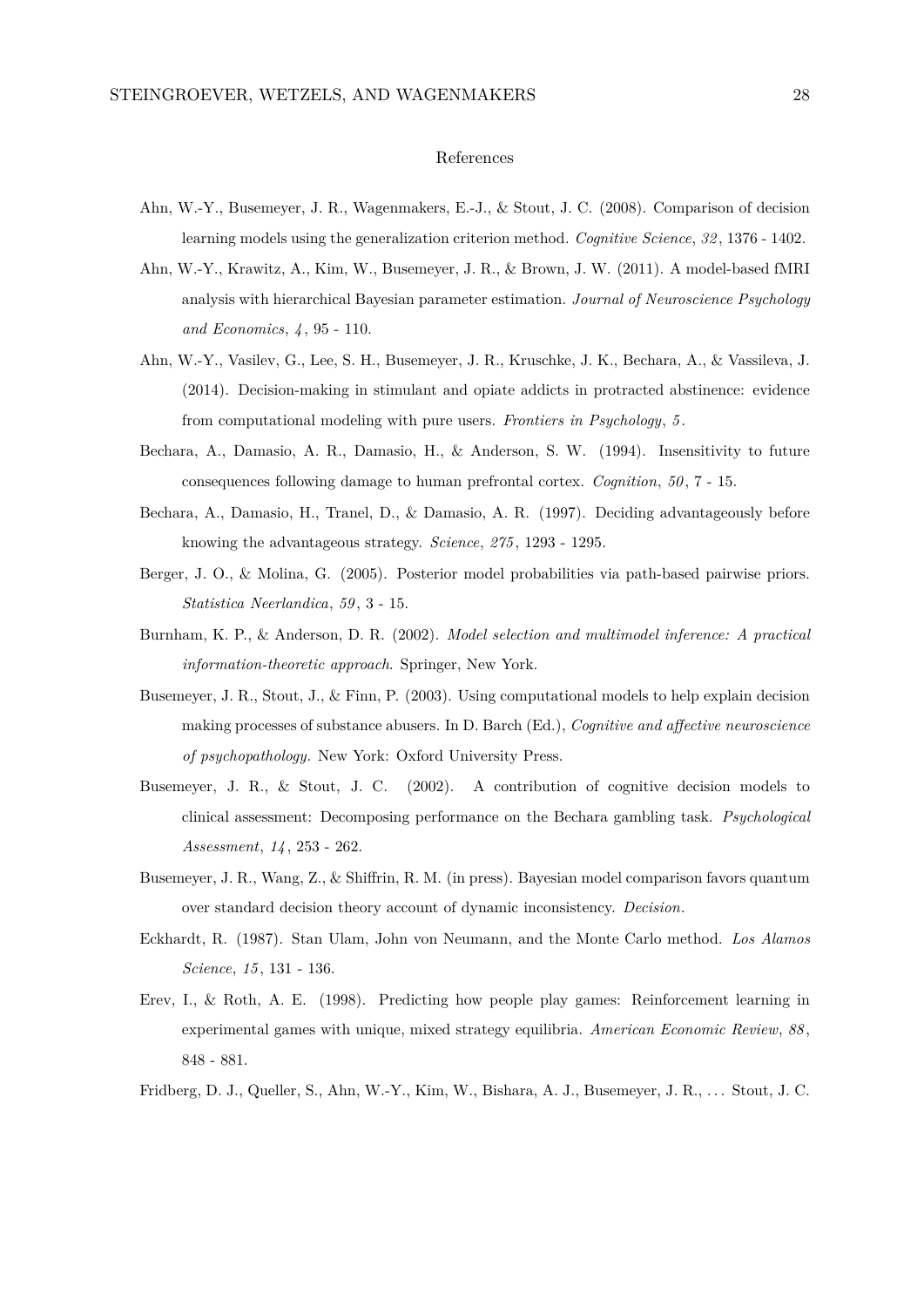(2010). Cognitive mechanisms underlying risky decision-making in chronic cannabis users. *Journal of Mathematical Psychology*, *54* , 28 - 38.

- Gelman, A., & Rubin, D. (1992). Inference from iterative simulation using multiple sequences. *Statistical Science*, *7* , 457 - 472.
- Green, P. J. (2003). Trans-dimensional Markov chain Monte Carlo. *Oxford Statistical Science Series*, 179 - 198.
- Hammersley, J. M., & Handscomb, D. C. (1964). *Monte Carlo methods*. London: Methuen.
- Hoffman, M. D., & Gelman, A. (2014). The no-U-turn sampler: Adaptively setting path lengths in Hamiltonian Monte Carlo. *Journal of Machine Learning Research*, *15* , 1593 - 1623.
- Huizenga, H. M., Crone, E. A., & Jansen, B. J. (2007). Decision-making in healthy children, adolescents and adults explained by the use of increasingly complex proportional reasoning rules. *Developmental Science*, *10* , 814 - 825.
- Jeffreys, H. (1961). *Theory of probability* (Third ed.). Oxford University Press, Oxford, England.
- Kass, R. E., & Raftery, A. E. (1995). Bayes factors. *Journal of the American Statistical Association*, *90* , 773 - 795.
- Kjome, K. L., Lane, S. D., Schmitz, J. M., Green, C., Ma, L., Prasla, I., . . . Moeller, F. G. (2010). Relationship between impulsivity and decision making in cocaine dependence. *Psychiatry Research*, *178* , 299 - 304.
- Konstantinidis, E., Speekenbrink, M., Stout, J. C., Ahn, W.-Y., & Shanks, D. R. (2014). To simulate or not? Comment on Steingroever, Wetzels, and Wagenmakers (2014). *Decision*, *1* , 184 - 191.
- Luce, R. (1959). *Individual choice behavior*. New York: Wiley.
- Maia, T. V., & McClelland, J. L. (2004). A reexamination of the evidence for the somatic marker hypothesis: What participants really know in the Iowa gambling task. *Proceedings of the National Academy of Sciences of the United States of America*, *101* , 16075 - 16080.
- Matzke, D., Nieuwenhuis, S., van Rijn, H., Slagter, H. A., van der Molen, M. W., & Wagenmakers, E.-J. (2015). Two birds with one stone: A preregistered adversarial collaboration on horizontal eye movements in free recall. *Journal of Experimental Psychology: General*, *144* , e1-e15.
- Myung, I. J., & Pitt, M. A. (1997). Applying Occam's razor in modeling cognition: A Bayesian approach. *Psychonomic Bulletin & Review*, *4* , 79 - 95.
- Premkumar, P., Fannon, D., Kuipers, E., Simmons, A., Frangou, S., & Kumari, V. (2008). Emotional decision-making and its dissociable components in schizophrenia and schizoaffective disorder: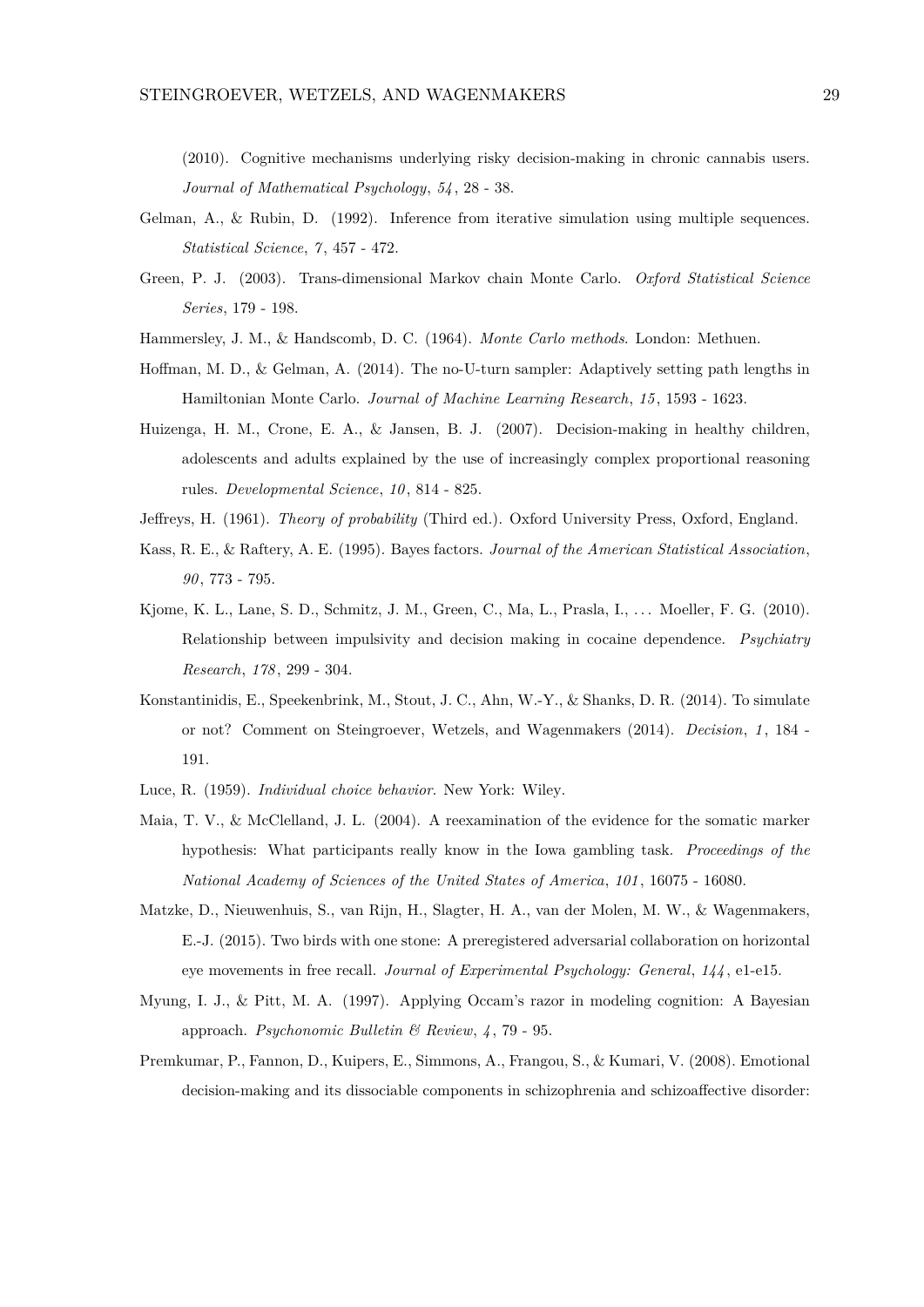A behavioural and MRI investigation. *Neuropsychologia*, *46* , 2002 - 2012.

- Rescorla, R. A., & Wagner, A. R. (1972). A theory of Pavlovian conditioning: Variations in the effectiveness of reinforcement and nonreinforcement. In A. H. Black & W. F. Prokasy (Eds.), *Classical conditioning ii: Current research and theory* (p. 64 - 99). New York.
- Robert, C., & Casella, G. (2011). A short history of Markov Chain Monte Carlo: subjective recollections from incomplete data. *Statistical Science*, *26* , 102 - 115.
- Schwarz, G. (1978). Estimating the dimension of a model. *The Annals of Statistics*, *6* , 461 464.
- Sisson, S. A. (2005). Transdimensional Markov chains: A decade of progress and future perspectives. *Journal of the American Statistical Association*, *100* , 1077 - 1089.
- Stan Development Team. (2014a). *Stan: A C++ library for probability and sampling, version 2.5.0.* Retrieved from http://mc-stan.org/
- Stan Development Team. (2014b). Stan modeling language users guide and reference manual, version 2.5.0 [Computer software manual]. Retrieved from http://mc-stan.org/
- Steingroever, H., Fridberg, D. J., Horstmann, A., Kjome, K. L., Kumari, V., Lane, S. D., ... Wagenmakers, E.-J. (in press). Data from 617 healthy participants performing the Iowa gambling task: A "many labs" collaboration. *Journal of Open Psychology Data*.
- Steingroever, H., Pachur, T., Šmíra, M., & Lee, M. D. (in preparation). Do intuitive and deliberate decision makers perform differently on the Iowa gambling task?
- Steingroever, H., Wetzels, R., Horstmann, A., Neumann, J., & Wagenmakers, E.-J. (2013). Performance of healthy participants on the Iowa gambling task. *Psychological Assessment*, *25* , 180 - 193.
- Steingroever, H., Wetzels, R., & Wagenmakers, E.-J. (2013a). A comparison of reinforcementlearning models for the Iowa gambling task using parameter space partitioning. *The Journal of Problem Solving*, *5* , Article 2.
- Steingroever, H., Wetzels, R., & Wagenmakers, E.-J. (2013b). Validating the PVL-Delta model for the Iowa gambling task. *Frontiers in Psychology*, *4* .
- Steingroever, H., Wetzels, R., & Wagenmakers, E.-J. (2014). Absolute performance of reinforcementlearning models for the Iowa gambling task. *Decision*, *1* , 161 - 183.
- Steingroever, H., Wetzels, R., & Wagenmakers, E.-J. (in press).  $\hat{w} = .2, \hat{a} = .8, \hat{c} = .6$ : So what? On the meaning of parameter estimates from reinforcement-learning models. *Decision*.
- Stout, J., Busemeyer, J., Lin, A., Grant, S., & Bonson, K. (2004). Cognitive modeling analysis of decision-making processes in cocaine abusers. *Psychonomic Bulletin & Review*, *11* , 742 -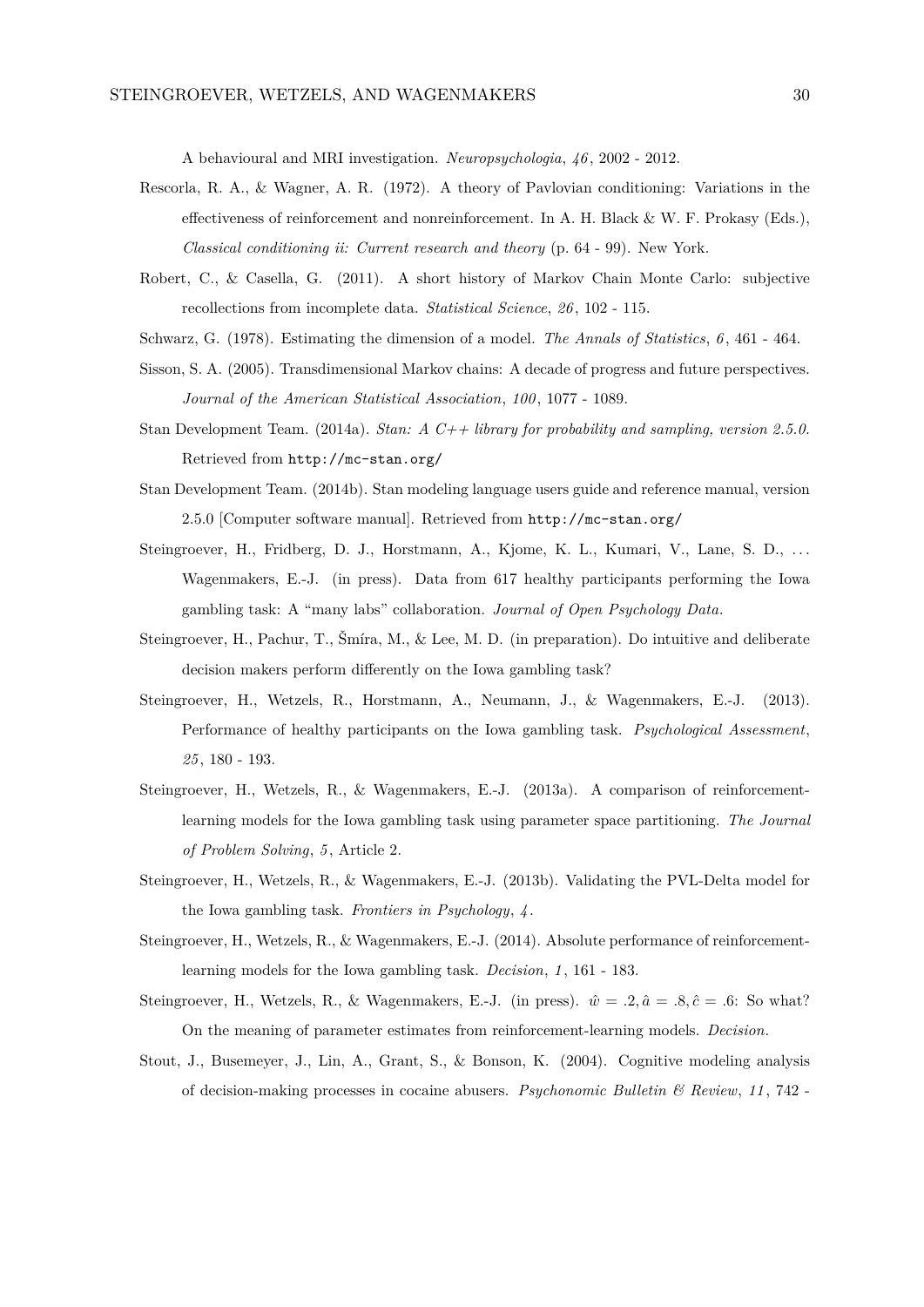747.

- Tversky, A., & Kahneman, D. (1992). Advances in prospect theory: Cumulative representation of uncertainty. *Journal of Risk and Uncertainty*, *5* , 297 - 323.
- Vandekerckhove, J., Matzke, D., & Wagenmakers, E.-J. (2015). Model comparison and the principle of parsimony. In J. Busemeyer, J. Townsend, Z. J. Wang, & A. Eidels (Eds.), *Oxford Handbook of Computational and Mathematical Psychology.* Oxford: Oxford University Press.
- Wagenmakers, E.-J., Lodewyckx, T., Kuriyal, H., & Grasman, R. (2010). Bayesian hypothesis testing for psychologists: A tutorial on the Savage–Dickey method. *Cognitive Psychology*, *60* , 158 - 189.
- Wagenmakers, E.-J., Wetzels, R., Borsboom, D., & van der Maas, H. L. (2011). Why psychologists must change the way they analyze their data: The case of psi: Comment on Bem (2011). *Journal of Personality and Social Psychology*, *100* , 426 - 432.
- Wetzels, R., Vandekerckhove, J., Tuerlinckx, F., & Wagenmakers, E.-J. (2010). Bayesian parameter estimation in the Expectancy Valence model of the Iowa gambling task. *Journal of Mathematical Psychology*, *54* , 14 - 27.
- Wood, S., Busemeyer, J., Koling, A., Cox, C. R., & Davis, H. (2005). Older adults as adaptive decision makers: Evidence from the Iowa gambling task. *Psychology and Aging*, 20, 220 -225.
- Worthy, D. A., Hawthorne, M. J., & Otto, A. R. (2013). Heterogeneity of strategy use in the Iowa gambling task: A comparison of win-stay/lose-shift and reinforcement learning models. *Psychonomic Bulletin & Review*, *20* , 364 - 371.
- Worthy, D. A., Pang, B., & Byrne, K. A. (2013). Decomposing the roles of perseveration and expected value representation in models of the Iowa gambling task. *Frontiers in Psychology*, *4* .
- Yechiam, E., & Busemeyer, J. (2005). Comparison of basic assumptions embedded in learning models for experience-based decision making. *Psychonomic Bulletin & Review*, *12* , 387 - 402.
- Yechiam, E., & Busemeyer, J. R. (2008). Evaluating generalizability and parameter consistency in learning models. *Games and Economic Behavior*, *63* , 370 - 394.
- Yechiam, E., Busemeyer, J. R., Stout, J. C., & Bechara, A. (2005). Using cognitive models to map relations between neuropsychological disorders and human decision-making deficits. *Psychological Science*, *16* , 973 - 978.